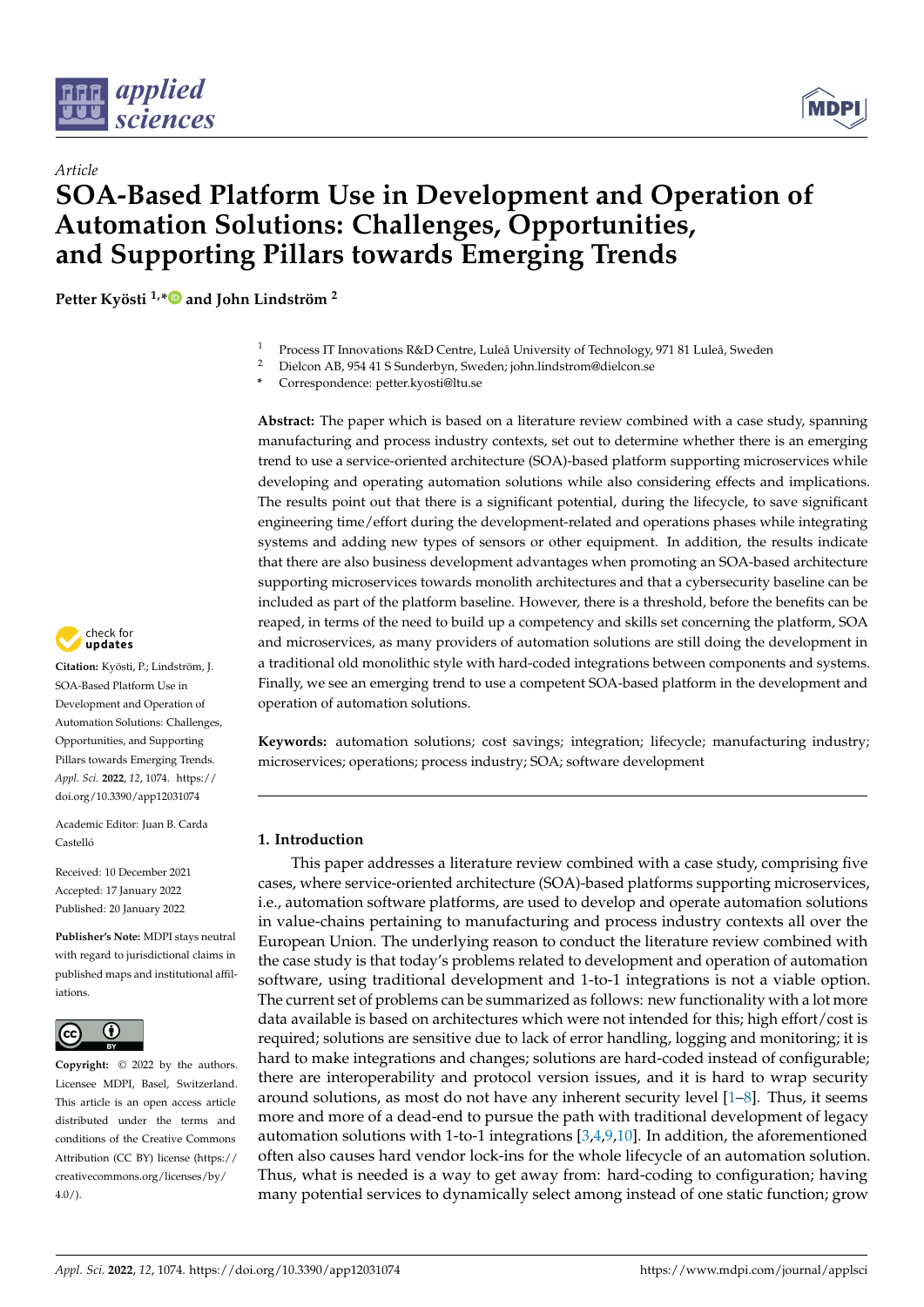organically instead of having a "big bang"; prototype/test/learn and move quickly instead of long preparations, and only test where there are dependencies instead of testing it all. One potential way out of this, according to the literature review, is to investigate the use of SOA-based platforms supporting microservices for development and operation of automation solutions. Hence, the research question posed in the case study addresses how many improvements have been made using an SOA-based platform, compared to traditional development, and where in the lifecycle are the improvements embodied?

Another enabler and source of requirements for platform thinking is that IT environments at manufacturing and process industry companies and organizations are increasingly becoming connected with the OT (Operational Technology) environments where the production and distribution processes are operated using automation solutions. This IT/OT convergence, in the sense that the environments are connected and integrated with more IT-equipment also used in OT-environments, is led by the Industry 4.0 concept with systemof-systems interoperability and vertical and horizontal integrations in value-chains spurred by an increased wish to use data for decision-making and optimization of processes and businesses. Unfortunately, in the light of recent advanced cyberattacks, this poses higher requirements on cybersecurity for IT/OT-environments as well as the cybersecurity hygiene at the partners in the value-chains and providers of software, cloud services and remote or on-site services. A proficient level of cybersecurity is no longer something merely desirable, but a harsh requirement to stay in business [\(https://www.nytimes.com/20](https://www.nytimes.com/2021/05/08/us/politics/cyberattack-colonial-pipeline.html) [21/05/08/us/politics/cyberattack-colonial-pipeline.html](https://www.nytimes.com/2021/05/08/us/politics/cyberattack-colonial-pipeline.html) accessed on 9 December 2021) [\(https://edition.cnn.com/2021/07/06/tech/kaseya-ransomware-what-we-know/index.html,](https://edition.cnn.com/2021/07/06/tech/kaseya-ransomware-what-we-know/index.html) accessed on 9 December 2021).

The problem addressed by the paper is that the traditional way of doing development and operation of professional automation solutions is not efficient and scalable, due to new requirements for: faster implementations, improved flexibility, improved cybersecurity, the need to use a lot more data and integrate to many surrounding systems. Therefore, we will also look for evidence or indications as to whether there is an emerging trend to use a competent SOA-based platform supporting microservices for development and operation of automation solutions.

## **2. Related Work—Software Platforms for Use during Development and Operation of Automation Solution and Their Related Cloud Services**

Developers of automation solutions are faced with a number of challenges, such as: the need to increase the speed of development and addition of new functionality, the desire to use more data from automation solutions for decision-making, simulation/optimization, fleet management, remote management, etc. In order to facilitate this, Demirkan and Delen [\[11\]](#page-15-6) introduce a conceptual architecture of service-oriented decision-support, comprising data warehouses, online analytical processing, operational systems and end-user components. The concept has since been used by many others. Concerning cloud services, there are three common cloud service offerings: Software-as-a-Service (SaaS), Platformas-a-Service (PaaS) and Infrastructure-as-a-Service (IaaS). Further, there are a number of specialized supporting cloud service offerings, such as Monitoring-as-a-Service (with manned security operations centers), Identity-as-a-Service or general Security-as-a-Service providing support to the three most common ones.

Paniagua and Delsing [\[12\]](#page-15-7) conclude in a survey, where a number of industrial frameworks for IoT (Arrowhead Framework, AUTOSAR, BaSyx, FIWARE, IoTivity, LWM2M, OCF, AWS IoT, Azure IoT suite, Google cloud IoT, ThingWorx, Bosch IoT Suite, IBM Watson IoT, Cisco IoT cloud connect, Oracle IoT, Salesforce IoT, Kura from Eclipse and SmartThings from Samsung) are investigated, that the main reason for the increased interest in such frameworks is the pain during deployment of large-scale industrial applications. They further add that the selected framework should not only support the flexible nature of IoT systems, but also provide adequate functionality in terms of: realtime and runtime features, architectural approaches, hardware constraints, standardization, industrial sup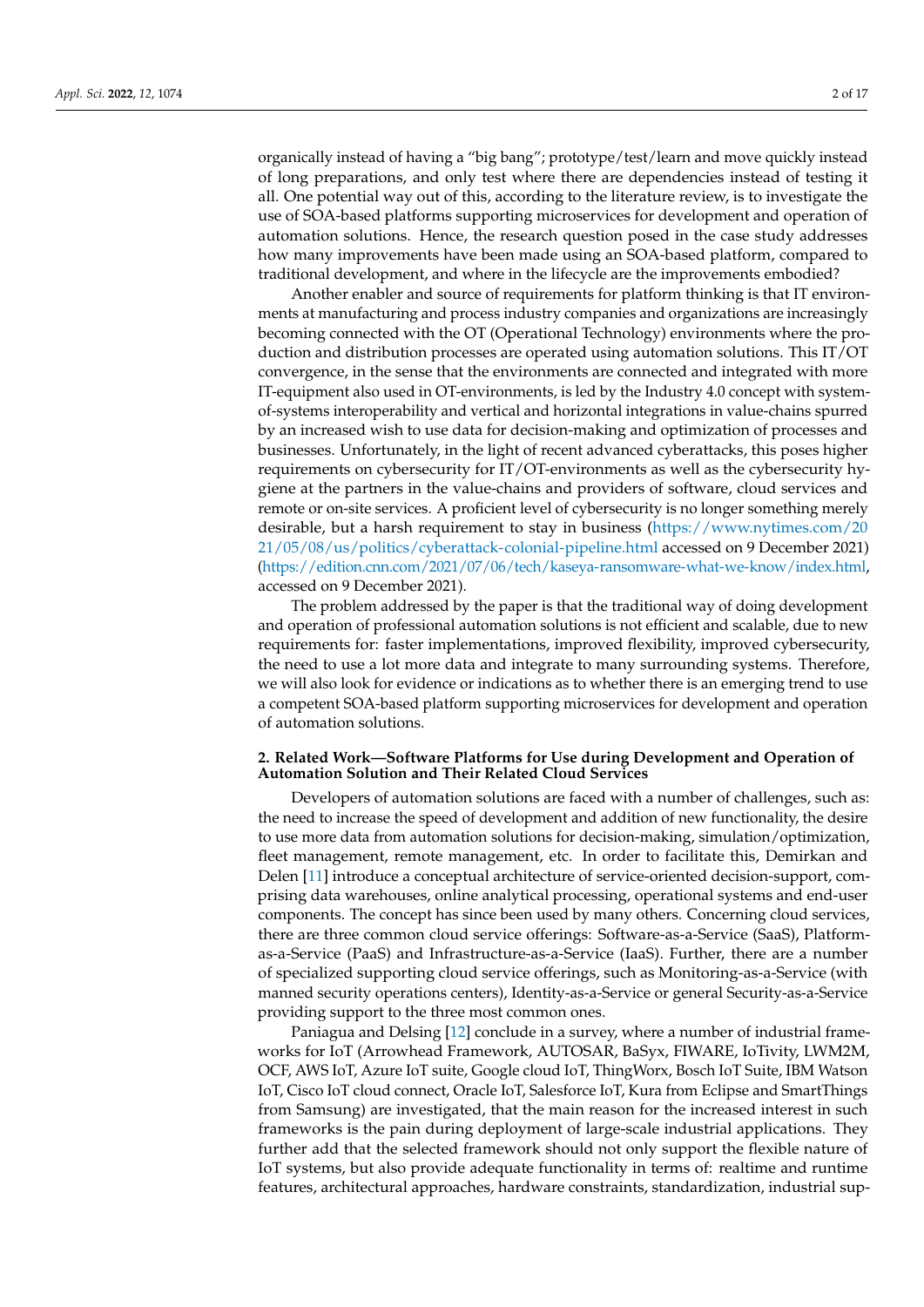port, entry barriers, interoperability, and security. Thus, there are a number of platforms to use for software development related to cloud services and IT-systems, but fewer targeting OT-environments and automation solution development. Here, we also exclude platforms mainly used for data collection and analysis, which are also used more and more in OT-environments for data analytics and optimization purposes. Derhamy et al. [\[13\]](#page-15-8) divide a number of cloud service platforms for IoT/automation into categories: global cloud, peer-to-peer and local cloud. Concerning global cloud platforms, available as part of Amazon's AWS, Microsoft's Azure (IoT HUB), Google's Cloud Platform and IBM's Bluemix and Watson. These are very usable for an automation solution's cloud portal part residing on the Internet but less usable in an OT-environment setting. The cloud portal part can provide data analysis, simulations and optimization of the function of an automation solution as well as predictive/conditional maintenance needs. Regarding peer-to-peer, Derhamy et al. [\[13\]](#page-15-8) bring up platforms and frameworks from, for instance: IPSO, Thread, ThingSquare, IzoT, SEP 2.0, AllJoyn and IoTivity. All these consider IoT application development from a device level and support a high level of peer-to-peer operation, which is suitable for home automation and device management. The local cloud is now manifested mainly by the Arrowhead Framework [\[14\]](#page-15-9) targeting challenges related to IoT-based automation in a local cloud context. Currently, the Arrowhead Framework is unique with its concept and tools for integration of applications between secure localized clouds. The Arrowhead Framework abstracts IoT devices as services in order to enable interoperability between a lot of IoT devices and applications. Further, the Arrowhead Framework provides an improved local cloud compared to global clouds, since it "glues" together IoT equipment, realtime data, baseline for data and service security, flexibility to change, and scalability [\[14\]](#page-15-9). Using a local cloud, it is easy to decide whether to keep the data originating from the automation solution within the local cloud on the inside of the organization or company or to securely transfer and keep it in another local cloud or global cloud solution. Thus, to sum up the cloud platforms, there are an increasing number of multi-usable cloud service platforms. However, most of these do not have an efficient way, in terms of effort and costs, to integrate and subsequently operate a large number of IoT-devices from various manufacturers for many years.

As service-oriented business processes start to appear, Dyche [\[15\]](#page-15-10) posits that, for architecture and infrastructure where standardized processes for accessing data are included, the platform on which the data are stored is unimportant. The key is to apply a standard set of transformations to the various sources of data and thereafter facilitate solutions to access the data via open standards service requests, and thus access data regardless of the solution manufacturer. A problem concerning data sources is that many IoT devices, for instance, do not comply with standards and therefore require a means to be securely and efficiently integrated.

Usually, the most significant benefits from using the SOA concept are the reuse of technology and agility to change [\[16\]](#page-15-11). Here, the reuse of business processes is more significant than the reuse of technology, as SOA determines the same business activities and puts them in a group as a service. Hence, SOA will decrease the application duplication by reducing process replication. In addition, the use of microservices enables, by using small independent inter-connected services instead of complex monoliths, a number of sustainable benefits which have been found in general IT and cloud contexts: increased reuse of code, lowered complexity; considerably faster agile development and testing cycles due to less dependencies code-wise; continuous automatized and integrated development, testing, deployment, operations and maintenance (i.e., DevOps or DevSecOps), and less support required as a consequence of fewer bugs [\[17](#page-15-12)[,18\]](#page-15-13).

The use of platforms and cloud computing renders many interesting technological and economic advantages. However, some end users, such as manufacturing and process industries, hesitate to move their IT/OT infrastructures partly or completely to the cloud. Birk and Waegner [\[19\]](#page-15-14) posit that one of the large concerns is cloud security and the threat of non-transparence and cyberattacks. The non-transparence often originates from the fact that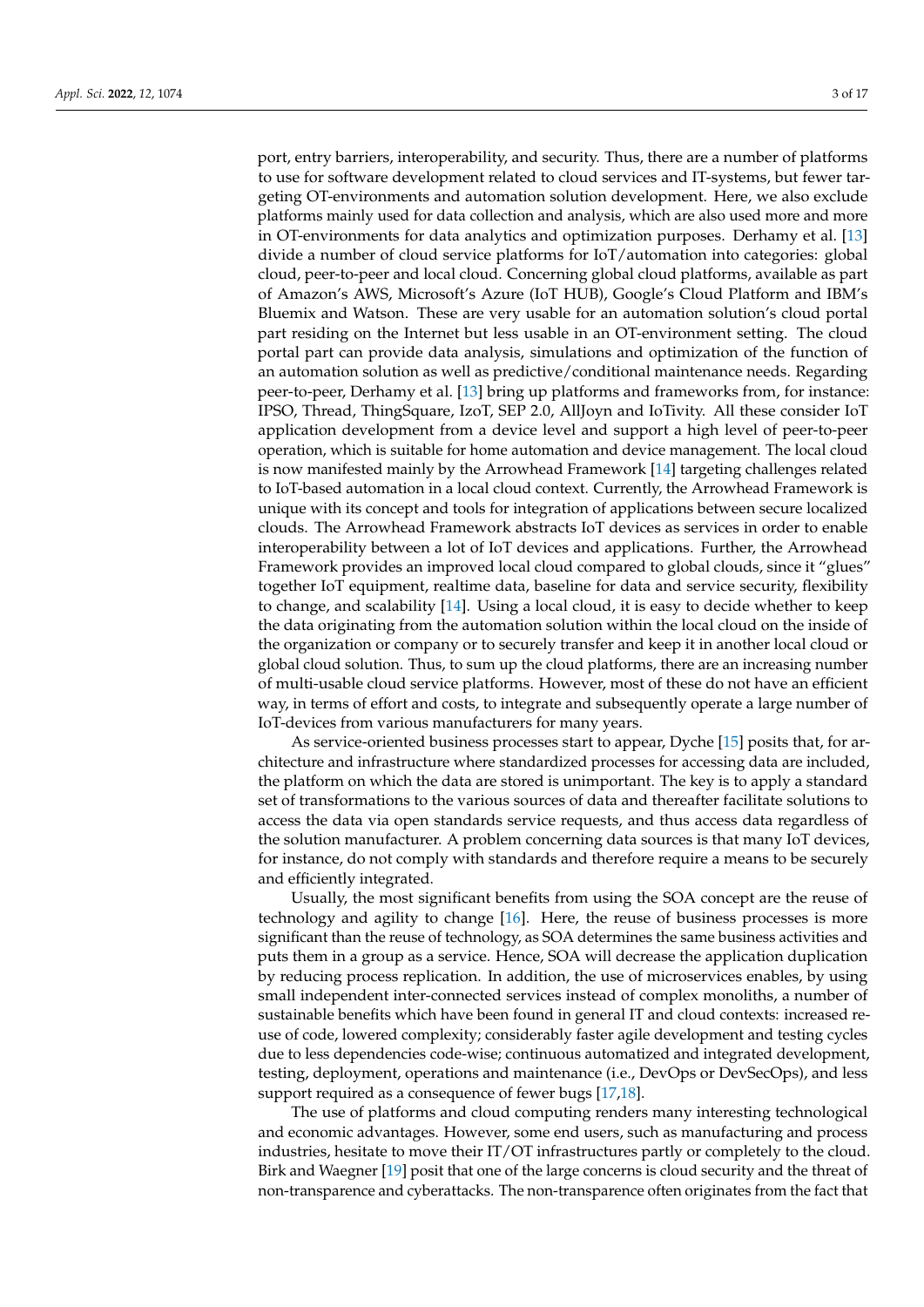many of the large cloud service providers do not allow their customers to inspect what is in the data centers. Jensen et al. [\[20\]](#page-15-15) add that it is still not obvious how the technical security issues and the trust issues can be resolved. These issues must be figured out, together with, for instance, the legal requirements imposed by the EU (General Data Protection Regulation, GDPR, and Schrems II), the USA and all countries with non-homogeneous data laws, and by any organization or company that wishes to use cloud services where sensitive information is stored, processed or communicated in between countries.

Pertaining to improvements from using IoT or cloud service platforms, related to automation solution development and operation, Fylaktopoulos et al. [\[21\]](#page-15-16) present results which indicate that even inexperienced developers are able to craft solutions in the cloud in a significantly shorter time. Further, Delsing et al. [\[22\]](#page-15-17) indicate time savings of about 70–80% when using the Arrowhead Framework compared to legacy technology-based implementations. In addition, Lindström et al. [\[23\]](#page-15-18) outline effort reductions from using a multi-usable cloud platform while developing and operating an Industrial IoT solution with 50–75% improvements compared to traditional development. According to MacLennan and Van Belle [\[24\]](#page-15-19), neither academia nor industry have published much work on estimating efforts/costs for SOA-based software development and also, there is no common method for such estimations. Further, they deem that the top challenge was to establish baseline metrics for successful SOA implementations. The top perceived benefit, however, is an increased composability, which is hard to achieve if using a traditional and monolithic data infrastructure.

#### **3. Research Approach**

The research approach was based on a literature review combined with a case study. The findings of both the related work review and the literature review were used to provide guidance in the case study planning.

The literature review, see Section [4,](#page-5-0) had the aim to reveal: challenges, opportunities, supporting pillars, and emerging trends within development of automation systems based on SOA or not. The review had its focus on recent literature, from 2017 to 2021, but also a limited number of older literature of interest were reviewed. The search of the review had a general start and was then narrowed down to key contributions for professional automation systems. The sequences of key words used in the searches were:

- Automation system development, 3,230,000 hits, 30 reviewed (a lot concerned home automation and not professional automation systems);
- soa automation system development, 52,100 hits, 30 reviewed;
- soa "automation system" development, 2940 hits, 40 reviewed;
- soa "automation solution" development, 262 hits, 40 reviewed.

The aim of the case study was to continue with the findings and look deeper into why organizations and companies consider it is a good idea to develop automation systems using an SOA-based platform. The case-study methodology used was as proposed by Yin [\[25\]](#page-16-0) with "a linear but iterative process" (p. 1) comprising: planning, design, preparation, data collection, data analysis, and sharing of results. The case study was conducted between 2017–2021 and comprised five cases which are further outlined below. The research question is "How many improvements have been made using an SOA-based platform, compared to traditional development, and where in the lifecycle are the improvements embodied?". The "how" in the research question indicates that a case-study methodology is appropriate to use. In addition, a case-study methodology was suitable, as the researchers did not directly participate in the work spanning multiple contexts and development cases.

The case-study cases involved both companies and a major EU-funded research project, Arrowhead Tools, as outlined below:

• Arrowhead Tools is a large-scale EU RDI project mainly funded by ECSEL with a total budget of M Euro 91 (Available online: [https://arrowhead.eu/arrowheadtools/news/](https://arrowhead.eu/arrowheadtools/news/europe-s-largest-project-for-digitization-of-industry/) [europe-s-largest-project-for-digitization-of-industry/](https://arrowhead.eu/arrowheadtools/news/europe-s-largest-project-for-digitization-of-industry/) accessed on 9 December 2021). Arrowhead Tools aims to create engineering tools for the next generation of solutions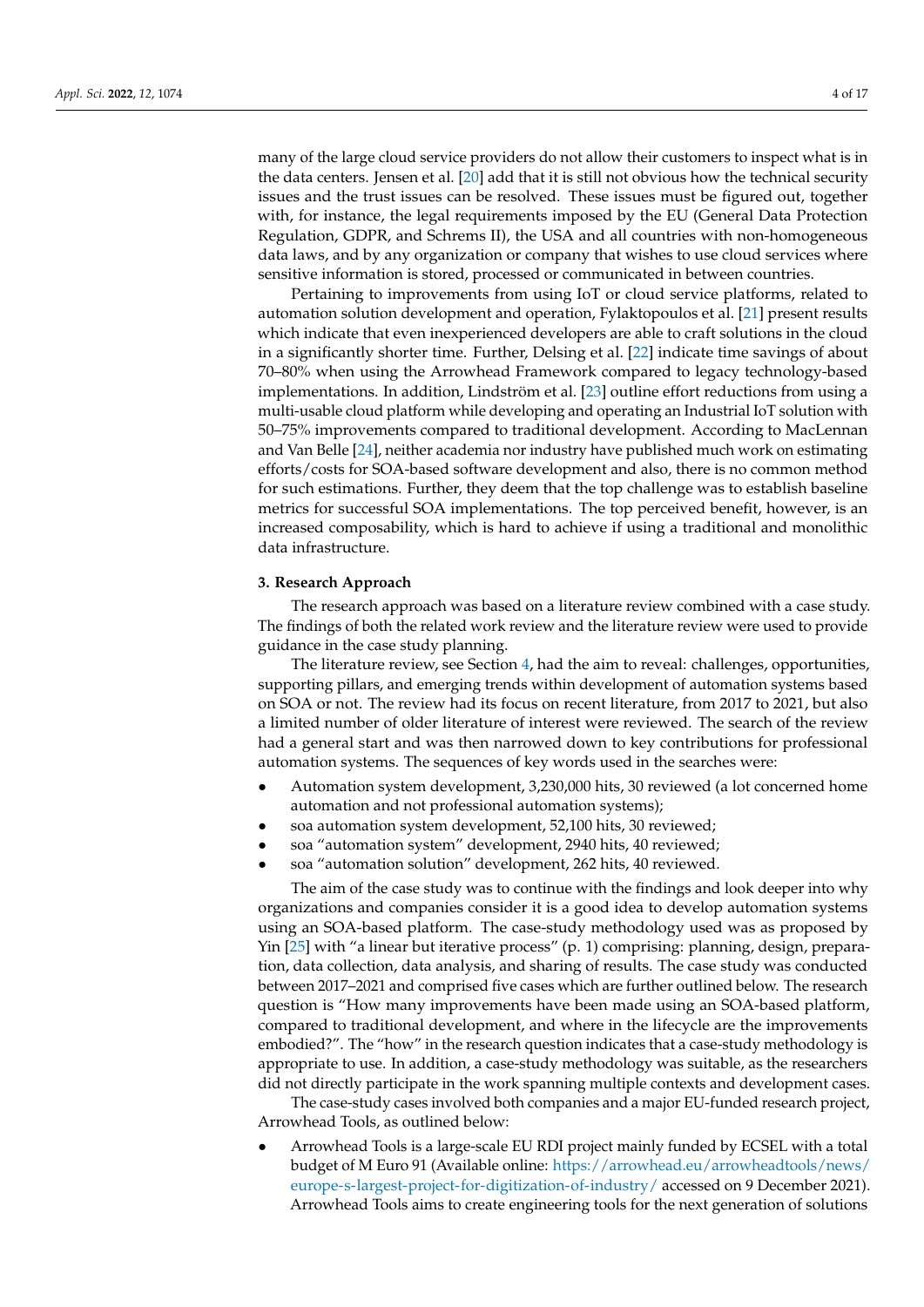in digitalization and automation for the European industry. The data collected targets more than 30 use cases conducted, as part of the project work, in various manufacturing and process industry contexts. Data were collected as part of the project work during 2020–2021. The predecessor projects to Arrowhead Tools, e.g., Arrowhead and Productive 4.0, have resulted in an SOA-based automation platform named Arrowhead Framework [\[19\]](#page-15-14) and the Arrowhead Tools project adds usable tools to increase the usability of the Arrowhead Framework in industrial settings. Since 2006, a string of RDI projects preceded these 3 projects, where initial concepts and ideas were crafted.

- LKAB is a mining company located in Sweden and is very active in development of the future smart, digitalized, and sustainable mining at great depths. Further, LKAB is very active in developing production processes for fossil-free steel production based on hydrogen and electricity. Data were collected during 2021. LKAB develops its own automation/middleware platform, named LOMI (LKAB Open Mine Integrator).
- Sinetiq AB is a recent spin-off from BnearIT AB and is a high-tech SME located in Sweden and active in the Swedish market. Sinetiq AB provides integrations and advice based on SOA within both IT- and OT-environments. Data were collected during 2021. Sinetiq AB's knowledge-base and ideas are based on their own experience as well as experience from employees' participation in the string of Arrowhead Frameworkrelated RDI projects since 2012.
- Smart Recycling AB is a spin-off from BnearIT AB and Electrotech AB, and is a hightech SME located in Sweden and very active on the northern European market. Smart Recycling AB provides cloud services and products related to circular economy and participates in small and large research and development projects. Data were collected between 2018–2021. Smart Recycling AB's own SOA-based cloud platform is based on their own experience as well as experience from participation in the string of Arrowhead Framework-related RDI projects since 2013.
- ThingWave AB is a high-tech SME located in Sweden and is active within EU, North and South America as well as Australia. ThingWave AB provides customized development and a number of monitoring cloud solutions for various OT environments (both production and distribution) above and below ground. Data were collected during 2017–2021. ThingWave AB's own SOA-based IoT platform is based on their own experience as well as experience from participation in the string of Arrowhead Framework-related RDI projects since 2006.

The planning of the case study was made to initially cover 3 cases but was expanded to cover 5 cases, whereof one with more than 30 use cases. The intent was to follow the contexts and study if there were any significant improvements/efficiency gains, and where in the lifecycles these occurred. The design of the case study included: formulating the study question, stating study propositions: (1) what do the case companies need to change, as well at their value-chain, in terms of, e.g., interoperability, technology, development processes/practices, competencies/skills, and infrastructure, in order to improve various parts of the lifecycle? Further, the unit of analysis was the organizational level of the 4 companies. In addition, explanation building will be used to link the data to the propositions. Here, the Arrowhead Project is not included, due to its limited duration and that it will not by itself use the automation platform. It was decided that the criteria for interpreting the case study's findings would be established via rival explanations based on Patton's [\[26\]](#page-16-1) approach, balanced defensively and offensively. The researchers wish to investigate whether using an SOA-based platform supporting microservices is an emerging trend or should be a trend.

In order to prepare for the case study, a number of presentations, architectural/technical specifications, technical plans, and business and marketing documents were analyzed. The data collection was done through semi-structured interviews [\[27](#page-16-2)[,28\]](#page-16-3) combined with workshops [\[29\]](#page-16-4) at Smart Recycling AB and ThingWave AB. Semi-structured interviews were used, with open-ended questions [\[27\]](#page-16-2), allowing the respondents to give detailed answers and the possibility to add extra information where deemed necessary [\[28\]](#page-16-3). The duration of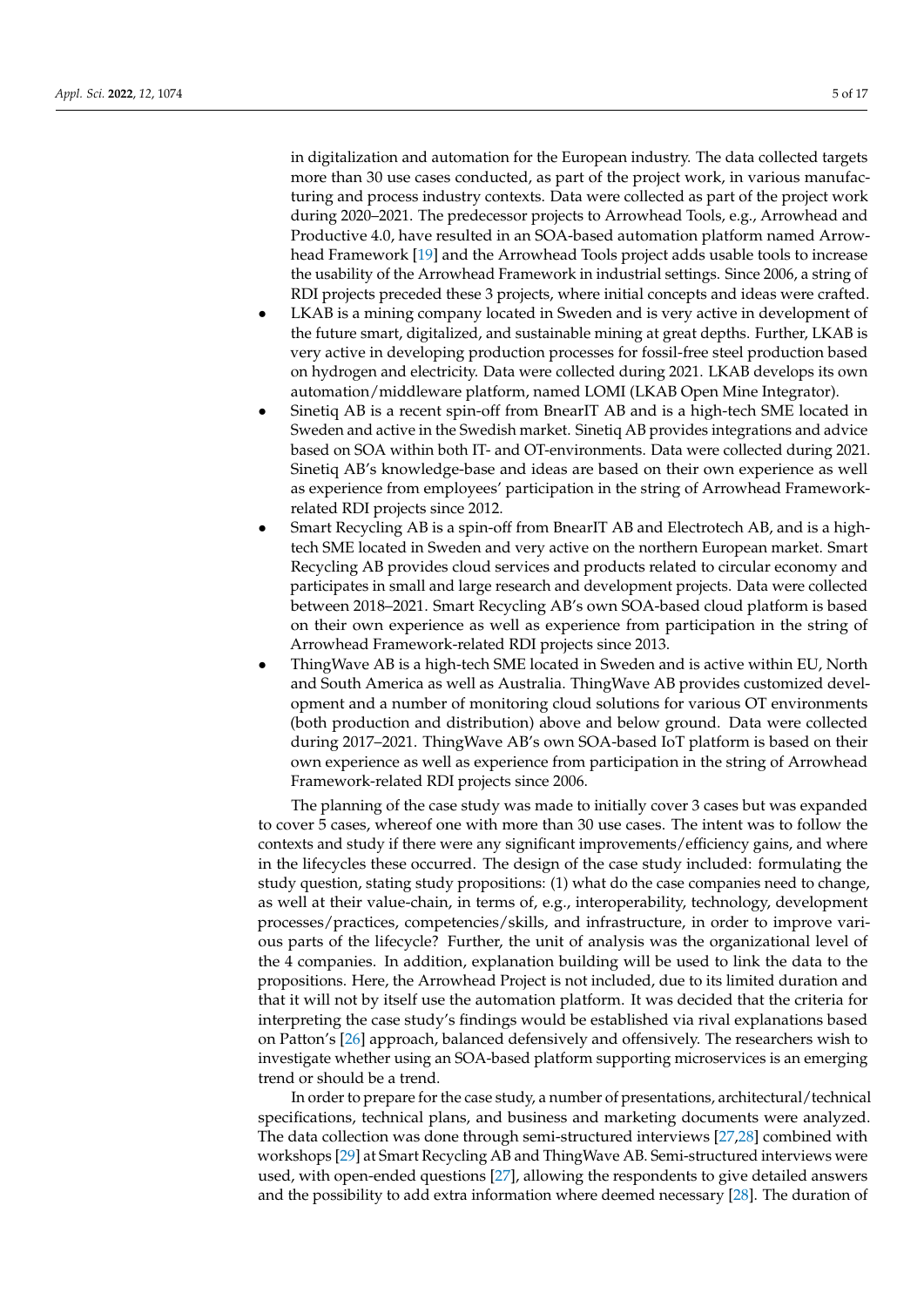the interviews was between one and two hours and the duration of the workshops was approximately two hours. In order to strengthen the validity of the case study, the collected data were displayed using a projector during the interviews and workshops, allowing the respondents/participants to immediately read and accept the collected data. Subsequently, the collected data were displayed and analyzed using matrices and pattern matching (cf. [\[30\]](#page-16-5)). The analyzed data were finally summarized into a matrix, and the findings categorized according to the areas of concern, i.e., improvements/efficiency gains and where this occurs in the lifecycle. Finally, the results were shared with the case companies and the Arrowhead Tools project (as well as with a broader audience through this paper).

## <span id="page-5-0"></span>**4. Literature Review—Challenges, Opportunities, and Supporting Pillars towards Emerging Trends**

A literature review has been conducted and combined with the related work to provide input for the following case study. The literature review's results are summarized in Table [1](#page-8-0) and the results are sorted in three categories: challenges, opportunities, and supporting pillars concerning development of professional automation systems. The focus has been on recent literature and most of the selected literature are published during 2019–2021, but also older literature found addressing development of professional automation systems were reviewed in order to capture the most recent progress. Below Table [1,](#page-8-0) there is an analysis of emerging trends found in the literature reviewed. The emerging trends are then looked further into by the following case studies.

| Author                    | Challenge                                                                                                                         | Opportunity                                                                                                       | <b>Supporting Pillars</b>                                                                                                | Comments                                                                                                                                                                                                          |
|---------------------------|-----------------------------------------------------------------------------------------------------------------------------------|-------------------------------------------------------------------------------------------------------------------|--------------------------------------------------------------------------------------------------------------------------|-------------------------------------------------------------------------------------------------------------------------------------------------------------------------------------------------------------------|
| Mendes et al., 2009 [1]   | Complexity and<br>heterogenous industrial<br>automation systems<br>requires significant<br>development and<br>maintenance efforts | Use of service-oriented<br>software agents in<br>production systems for<br>collaborative industrial<br>automation | Use of multi-agent<br>systems (compo-<br>nents/microservices)<br>with SOA                                                | Achieving flexibility<br>and interoperability<br>through moving to an<br>SOA-based design and<br>use of multi-agents.<br>This is intended to<br>decrease the<br>development and<br>maintenance efforts<br>as well |
| Vyatkin et al., 2009 [9]  | Pick-and-place design,<br>simulation, formal<br>verification, and<br>deployment of<br>automation systems                          | Validation of the design<br>for industrial<br>automation systems                                                  | Use of systematic<br>application of formal<br>methods based on<br>intelligent (replaceable)<br>mechatronic<br>components | Closed-loop modeling,<br>holistic design<br>and validation<br>of automated<br>manufacturing systems.<br>The "embedded grand<br>challenge" is not<br>yet solved                                                    |
| Do Orio et al., 2014 [31] | Self-learning<br>production systems                                                                                               | Evolvable production<br>systems with<br>context-awareness and<br>data-mining<br>capabilities                      | Use of artificial<br>intelligence (AI)<br>and SOA                                                                        |                                                                                                                                                                                                                   |
| Sanjeewa, 2019 [32]       | Self-healing of<br>distributed systems                                                                                            | Use of cloud<br>computing and<br>automated strategies to<br>heal distributed<br>systems (VM cluster)              | Use of containers, SOA,<br>and an<br>automation platform                                                                 | Solution with<br>auto-scaling and<br>healing agent for<br>recovery and<br>self-healing, based on<br>WSO2 cluster, of<br>distributed systems                                                                       |

**Table 1.** Summary of results from the literature review.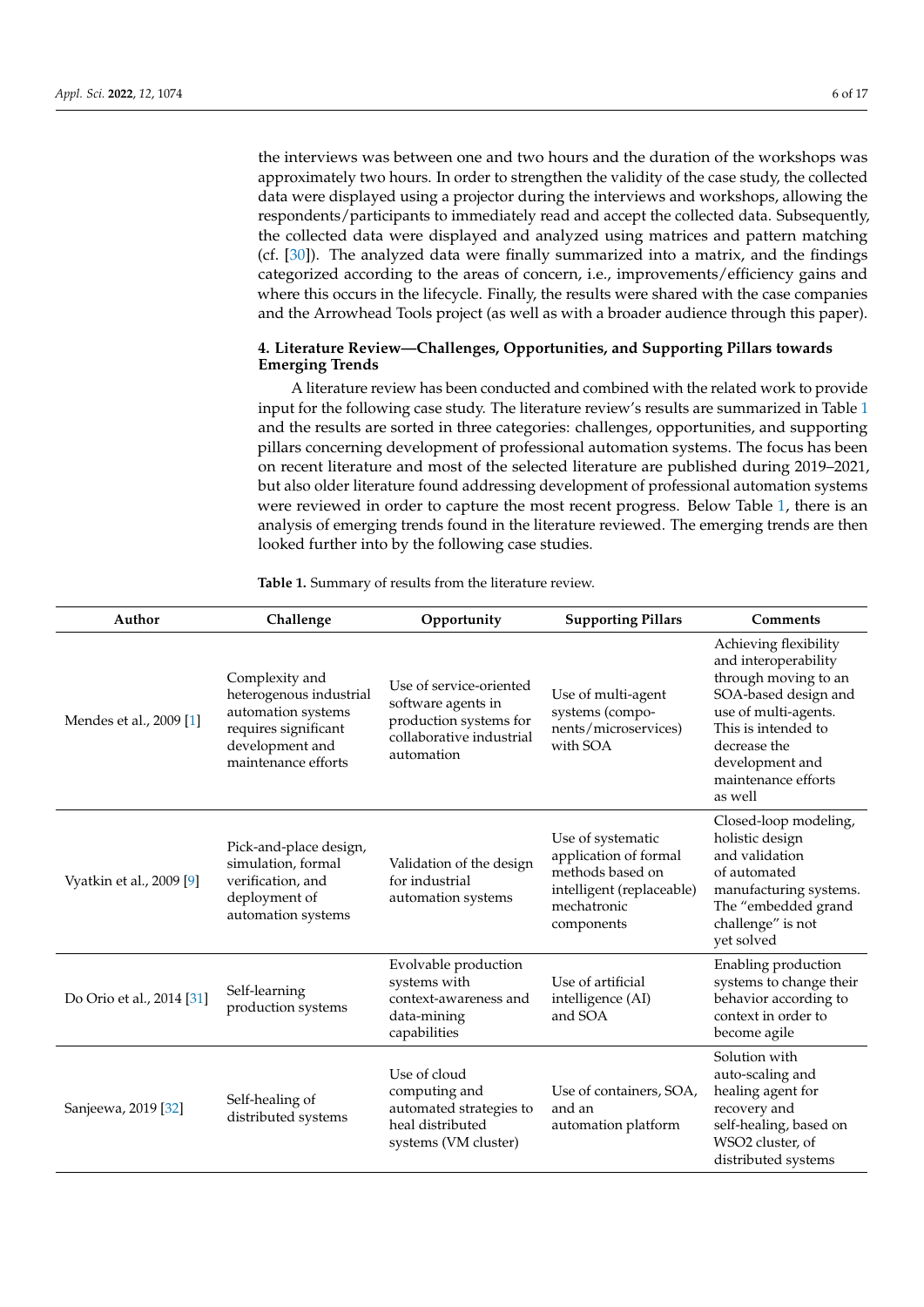| Author                    | Challenge<br>Opportunity                                                                                      |                                                                                                                                                                          | <b>Supporting Pillars</b>                                                                                                                                                                                                        | Comments                                                                                                                                                                                                                                                                                                        |  |
|---------------------------|---------------------------------------------------------------------------------------------------------------|--------------------------------------------------------------------------------------------------------------------------------------------------------------------------|----------------------------------------------------------------------------------------------------------------------------------------------------------------------------------------------------------------------------------|-----------------------------------------------------------------------------------------------------------------------------------------------------------------------------------------------------------------------------------------------------------------------------------------------------------------|--|
| Marcu et al., 2020 [2]    | High initial investment<br>to become smart                                                                    | IoT/SoS architecture<br>for smart cities<br>and agriculture                                                                                                              | Use of SOA                                                                                                                                                                                                                       | Architecture based on<br>Arrowhead Framework.<br>Improved<br>interoperability (IoT,<br>systems, SoS) and<br>scalability enables<br>smart cities and<br>agriculture with<br>realtime or close to<br>realtime features                                                                                            |  |
| Lehtola, 2020 [3]         | Migration of<br>automation systems to<br>a microservice<br>architecture                                       | Decrease complexity by<br>decomposition of<br>applications into small<br>independent services<br>and move away<br>from monoliths                                         | Use of microservices<br>and SOA                                                                                                                                                                                                  | As the migration<br>process involves a<br>multitude of<br>stakeholders and actors,<br>these do not necessarily<br>have the same interests<br>and viewpoints on<br>critical matters,<br>although the long-term<br>benefits may be very<br>interesting. The key is<br>to get all working in<br>the same direction |  |
| Liang et al., 2020 [33]   | Which are the key<br>technologies to<br>research and develop<br>for use in development<br>of smart equipment? | Smart substation<br>automation systems for<br>electric grids with<br>plug-in functionality,<br>flexible service<br>description, and remote<br>monitor-<br>ing/management | Separation of system<br>application service<br>platform and<br>SOA-based basic<br>functionality service<br>platform. In addition,<br>agent technologies and<br>visual editing and<br>configuration<br>were used                  | By using new<br>technologies in<br>substations, combined<br>with improved<br>operations and<br>maintenance, they<br>become more safe,<br>efficient, and the<br>service level is<br>improved, too                                                                                                                |  |
| Venanzi et al., 2020 [34] | Massive adoption of<br>IoT nodes in supply<br>chains                                                          | Improved integrability<br>and interoperability in<br>supply chains saving<br>engineering work (i.e.,<br>less time and efforts)                                           | IoT-based automation<br>and integration (by<br>abstracting IoT objects<br>to services). The<br>SOA-based platform<br>enables: IoT<br>interoperability,<br>realtime data handling,<br>cybersecurity baseline,<br>and scalability. | Architecture based on<br>Arrowhead Framework.<br>Improved integrability,<br>interoperability (IoT,<br>systems, SoS) enables<br>smart supply chains                                                                                                                                                              |  |
| Bian and Liu, 2020 [35]   | Smart and integrated<br>substation automation<br>systems for smart grids                                      | Improved<br>independence of<br>devices and entities<br>due to integrability<br>and interoperability                                                                      | Use of SOA and<br>standardized protocols<br>for information<br>exchange during<br>design, configuration,<br>operation and<br>maintenance enables<br>"smart" substations                                                          | Unified SOA-based<br>platform establishes<br>unified standards and<br>protocols etc. for<br>integration and<br>interoperability<br>between different<br>layers of systems                                                                                                                                       |  |

**Table 1.** *Cont.*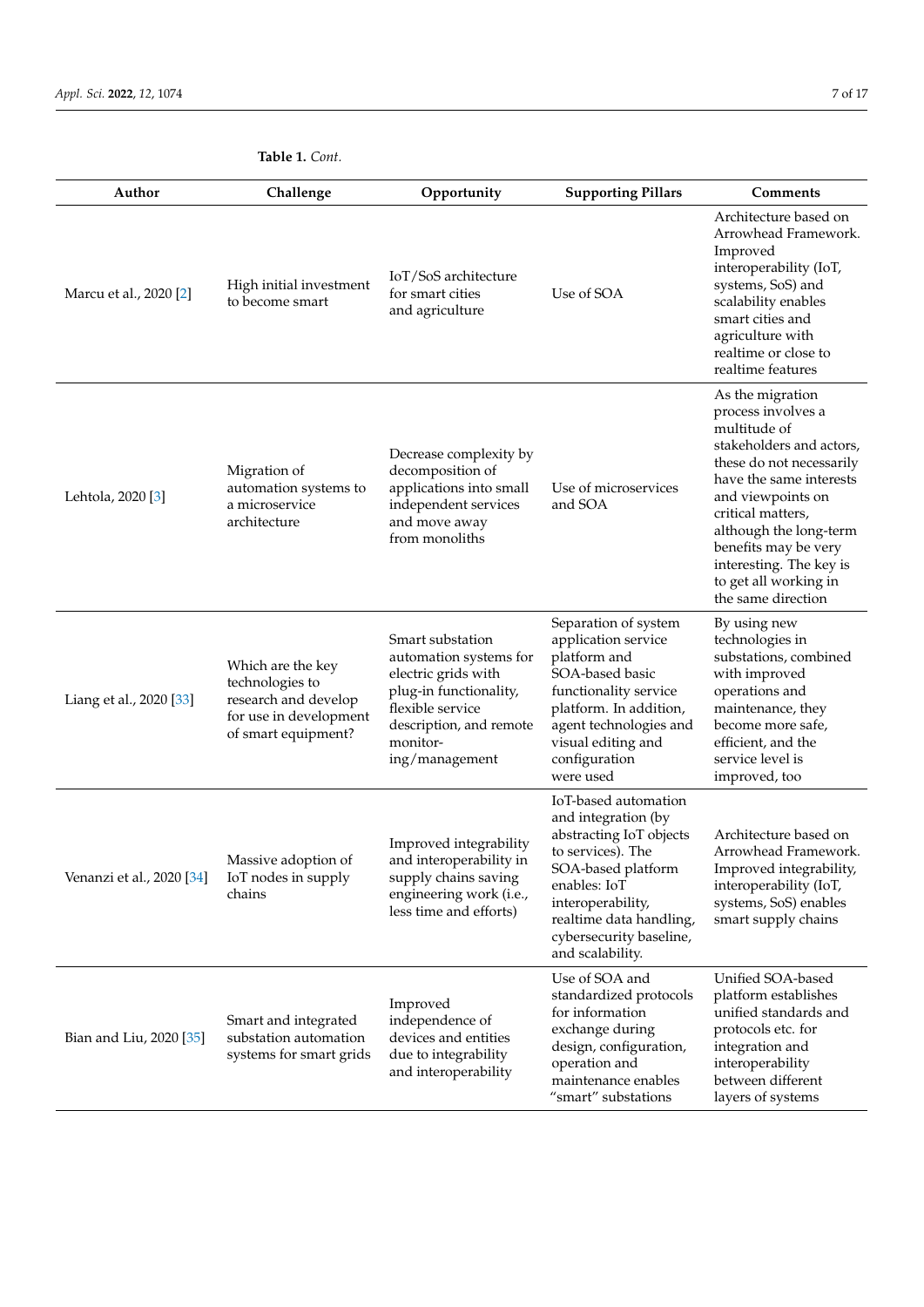| Author                               | Challenge                                                                                                                                                                                                                                             | Opportunity                                                                                                                                                                                                                                    | <b>Supporting Pillars</b>                                                                                                                                  | Comments                                                                                                                                                                                                                                                 |  |
|--------------------------------------|-------------------------------------------------------------------------------------------------------------------------------------------------------------------------------------------------------------------------------------------------------|------------------------------------------------------------------------------------------------------------------------------------------------------------------------------------------------------------------------------------------------|------------------------------------------------------------------------------------------------------------------------------------------------------------|----------------------------------------------------------------------------------------------------------------------------------------------------------------------------------------------------------------------------------------------------------|--|
| Yi et al., 2020 [36]                 | Autonomous operation<br>of power distribution<br>automation systems,<br>which use processing<br>intensive protocols                                                                                                                                   | Improve power<br>distribution operations<br>and the necessary<br>information exchange<br>with upheld<br>consistency and<br>improved<br>interoperability Get<br>plug-and-play<br>for devices                                                    | Use of<br>cloud-edge-device<br>architecture and move<br>from SOA monolith to<br>SOA with<br>microservices                                                  | Managing performance<br>and scalability<br>problems by using a<br>device-edge-cloud<br>architecture based on<br>SOA with<br>microservices and<br>renewing the<br>information model                                                                       |  |
| Haghgoo et al., 2020 [4]             | Poor performance and<br>scalability in<br>management and<br>automation systems in<br>power grid                                                                                                                                                       | Get on-demand<br>scalability and<br>autonomy using cloud<br>computing and smart<br>automation systems                                                                                                                                          | Use of SOA-based<br>middleware/cloud<br>platform for<br>service restoration                                                                                | Restoration of<br>unreliable, poor<br>performing, and<br>non-scalable<br>automation systems<br>using the FIWARE<br>framework                                                                                                                             |  |
| Coito et al., 2020 [37]              | Realtime data<br>acquisition and<br>management within<br>industrial<br>automation systems,<br>interoperability of data,<br>and complex data<br>transformation steps<br>involving high-volume<br>and high-frequency<br>data in<br>industrial processes | Get intelligent<br>automation combining<br>automation with<br>analytics and<br>decision-making by<br>artificial intelligence in<br>order to achieve smart<br>manufacturing and<br>mass customization<br>while improving<br>resource efficiency | Use of cloud services<br>and data warehousing<br>combined with<br>standardized<br>communications<br>standard                                               | Demonstrating<br>intelligent automation<br>within the<br>pharmaceutical<br>industry using the<br>OPC-UA<br>communications<br>standard and<br>time-sensitive networks<br>where interoperability<br>and near realtime<br>features are necessary            |  |
| Roldán-Gómez et al.,<br>2021 [5]     | Cybersecurity issues in<br>IoT-devices<br>and systems                                                                                                                                                                                                 | Use of complex event<br>Use of intelligent IoT<br>processing, machine<br>architectures in smart<br>learning (ML),<br>industries and cites<br>and SOA                                                                                           |                                                                                                                                                            | Comparison of Mule<br>and WSO2 IoT<br>architectures to detect<br>cybersecurity attacks<br>(realtime) in<br>cyber-physical systems                                                                                                                        |  |
| Traboulsia and<br>Knautha, 2021 [10] | Inadequate control of<br>thermal heating and<br>cooling in<br>commercial buildings                                                                                                                                                                    | Improved analysis and<br>management of heating<br>and cooling                                                                                                                                                                                  | Addition and use of<br>sensors and IoT tool,<br>using a number of<br>protocols and APIs to<br>collect the data, based<br>on an open-source IoT<br>platform | Comparison of 9 IoT<br>platforms, and out of<br>these, ThingsBoard was<br>selected for the use case<br>and it was shown that<br>workforce productivity<br>can be affected by an<br>improved in-door<br>climate, in particular<br>during the cold seasons |  |
| Dorofeev et al., 2021 [6]            | Software complexity in<br>control systems. Need<br>to keep the complexity<br>at an acceptable level                                                                                                                                                   | Save engineering time<br>for further<br>development and<br>maintenance by using<br>"skill interfaces"<br>modeled and derived<br>from interface<br>descriptions and<br>production plans                                                         | Use of SOA and<br>orchestration module<br>to automate generation<br>of models                                                                              | Generating<br>fault-tolerant<br>orchestrators<br>embodying complex<br>logic, by<br>automating the<br>"skill" composition,<br>improves flexibility of<br>automation systems<br>and efficiency of the<br>engineering work                                  |  |

# **Table 1.** *Cont.*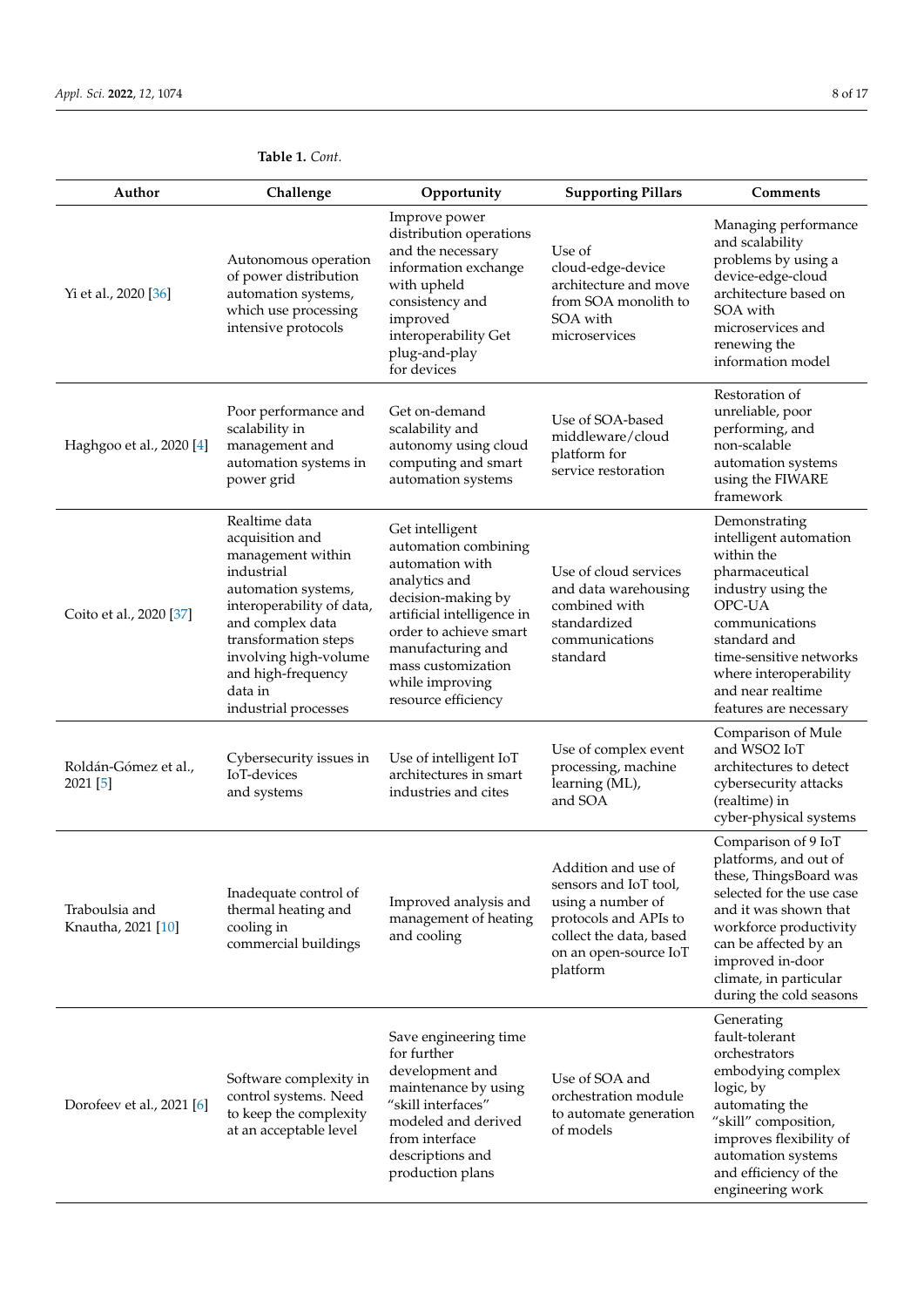| Author                 | Challenge                                                                                           | Opportunity                                                                                          | <b>Supporting Pillars</b>                                                                                                                                                  | <b>Comments</b>                                                                                                                                                             |
|------------------------|-----------------------------------------------------------------------------------------------------|------------------------------------------------------------------------------------------------------|----------------------------------------------------------------------------------------------------------------------------------------------------------------------------|-----------------------------------------------------------------------------------------------------------------------------------------------------------------------------|
| Keung et al., 2021 [7] | Improve operational<br>efficiency in<br>automation systems<br>and the related<br>business processes | Improved operational<br>efficiency in business<br>processes through<br>robotic process<br>automation | Use of robotic process<br>automation,<br>classification<br>algorithms, and AI in<br>cloud-based<br>cyber-physical systems<br>within a robotic mobile<br>fulfillment system | Data-driven order<br>correlation and storage<br>allocation assignment<br>problems are solved by<br>improved classification<br>algorithms used for<br>intelligent automation |

<span id="page-8-0"></span>**Table 1.** *Cont.*

From Table [1,](#page-8-0) it is possible to distinguish emerging trends such as the need to implement intelligent automation systems, become further efficient in terms of development/operation/maintenance of automation systems, and enhance the automation of routine engineering tasks. Vyatkin et al. [\[9\]](#page-15-4) (p. 27) refer to parts of this large challenge as the "embedded grand challenge". One way to do this is to move away from the traditional monolith automation systems and invest in SOA and microservices to transition to a better situation. The use of a competent SOA-based platform and microservices for development of professional automation systems will be further investigated in the five case studies in Section [5.](#page-8-1)

#### <span id="page-8-1"></span>**5. An SOA-Based Platform Example and Case Study Results**

This section comprises, firstly, to provide a better understanding, an overview of an example architecture regarding an SOA-based platform supporting microservices and its main components, and the relation in between those. Secondly, the collected data from the five cases have been analyzed and the results are visualized to provide an overview followed by additional in-depth details for each of the five cases.

#### *5.1. A High-Level Architecture Overview of an Example SOA-Based Platform*

Below, there is an example of how an SOA-based platform, also based on microservices, can be embodied in terms of overall architecture and its main components, and relations in between these. Figure [1](#page-9-0) outlines the overall architecture of the Arrowhead Framework [\[8\]](#page-15-1). The overall architecture encompasses a small number of necessary core systems and services, including an authorization system (for users and services), a service registry (where services can be registered and looked up), and an orchestration system (in order to maintain system connections). Further, there is an application systems and services part, which comprises the actual business logic and provisioning, which differ for each context. In addition, the SOA principle is based on the foundation of the three Ls: Lookup (discover/set presence), Loosely coupled (autonomies and distributed components), and Late binding (dynamic system of system compositions) supported by strictly defined service contracts and architectural methods.

A service can be a provider, consumer or both a provider and consumer. The service registry enables selection of the desired service from a range of many similar services. However, firstly, the orchestrator manages the system connection and ensures that there is an authorization to use the service wanted. If wanted, a minimum cybersecurity requirement baseline, such as authentication level and encryption algorithm with key length, can be part of the authorization scheme or else disqualify the service request connection.

#### *5.2. Results from the Five Cases—Visualization with Summary of Improvements*

The results from the case study and its five cases, plus a summary of the improvements perceived, are visualized in Table [2](#page-10-0) in order to provide a comprehensive overview. Additional details on the results are available in the following subsections. Within Table [2,](#page-10-0) an "x" means the case finds significant improvements during that phase of the lifecycle. Further, an "o" is the same as an "x" but multiple use cases can be part of this entry.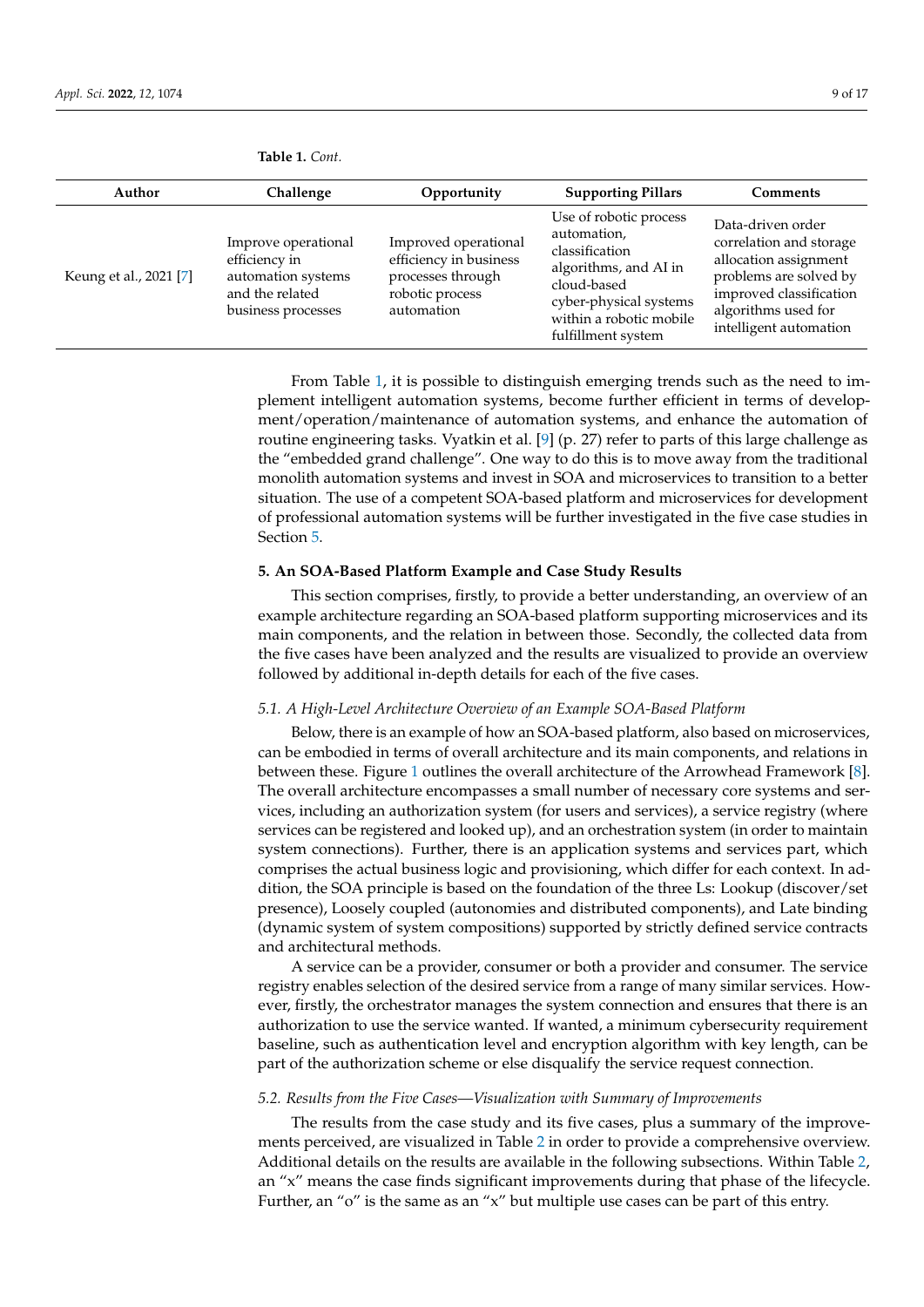<span id="page-9-0"></span>

**Figure 1.** Outline of general architecture—Arrowhead Framework.

Thus, the use of the SOA-based platforms varies somewhat among the cases, depending on the focus and targeted problems. However, using pattern matching [\[30\]](#page-16-5), it is clear that the companies who develop solutions/products, etc., find that there is a clear and significant benefit during the following phases: business development, design/development/piloting/test, installation/commissioning, and operations. LKAB, a mining company, sees the main benefits at the start and end of the lifecycle, where LKAB also gets the most value due to the fact that the length of the operations phase is commonly the longest phase of the lifecycle. Arrowhead Tools, which is a different being compared to the other case organizations, places more focus on the engineering phases of the lifecycle, as well as on the following operations phase. All cases except LKAB, which has yet not measured any hard data concerning improvements, indicates that there is an overall minimum improvement of approximately 50% and, on the upper side, a change in magnitude. In addition, although without any hard data to support the views, LKAB states that "we do not want to go back again to 1-to-1 integrations!" which supports the contention that there is a clear benefit/improvement from using an SOA-based platform supporting microservices.

## *5.3. Additional Details on the Results from the Arrowhead Tools Case (Comprising More Than 30 Use Cases)*

The Arrowhead Tools project continues to add necessary tools to the Arrowhead Framework to enable more companies and organizations to use the Arrowhead Framework (platform) while building and operating automation solutions of various kinds where security, integrations, and interoperability between systems-of-systems are key for success. During the project, comprising more than 30 relevant use cases, the focus has been to use the Arrowhead Framework to build various tools to increase the usability and enable more organizations and companies to use the platform. The areas of interest have been mainly the 4 development-related phases (i.e., "engineering work") and the operations phase later on. The measurements and estimated improvements have been recorded in two project deliverables and show, overall, very promising results. However, to be able to achieve the results, there is an investment required in skills and competencies to be able to understand the concept, how to further develop it, and how to best use it during the whole lifecycle. Nevertheless, if the investment is made, it seems like the ones who have started do not want to go back to the old traditional way of development of automation solutions or to integrate various types of systems. As the use cases have spanned a number of manufacturing and process industries, e.g., manufacturing and production of vehicles, bearings, semiconductors, and consumer products, the generalizability level of the Arrowhead Framework (platform) with the new tools is deemed as high.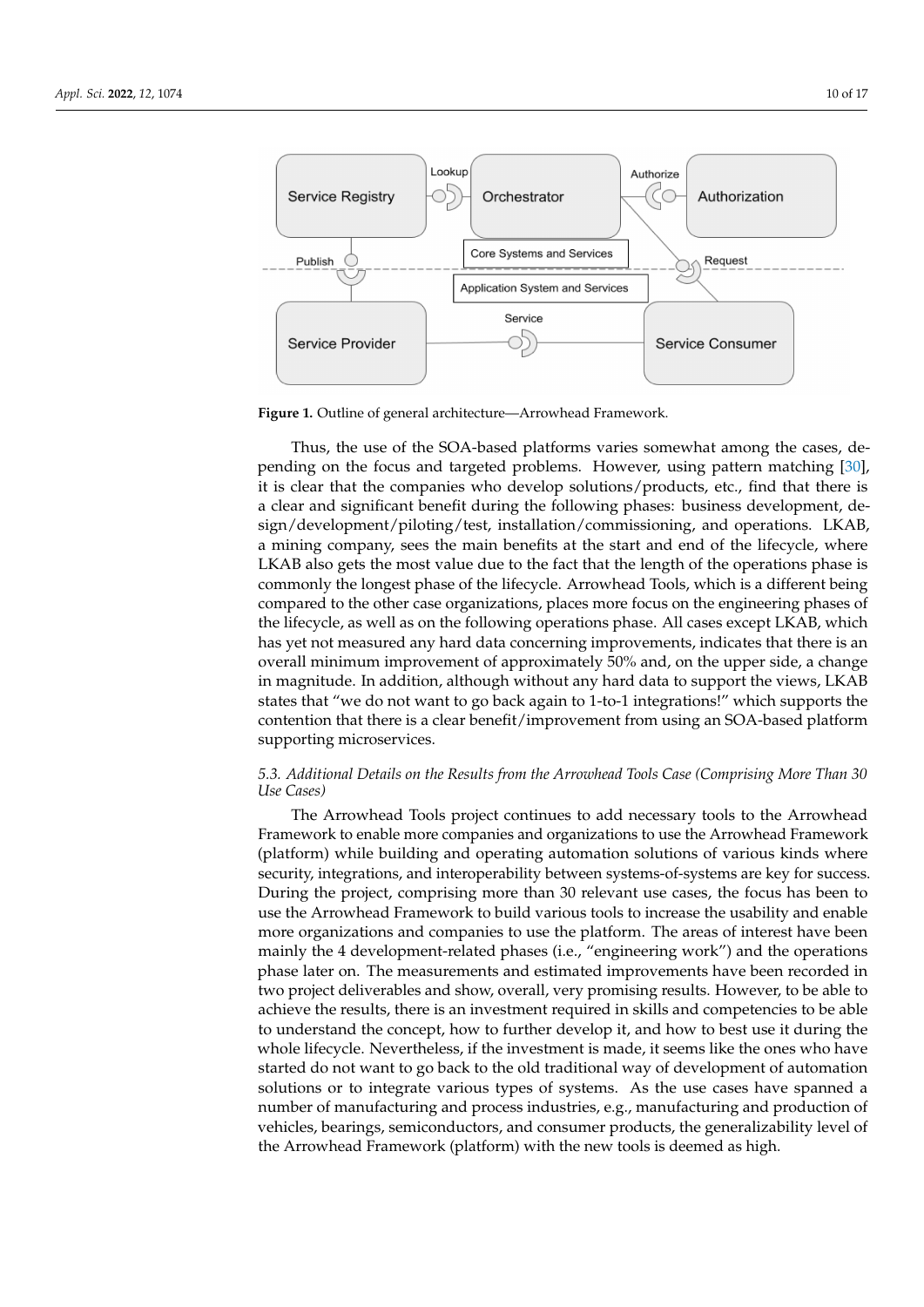| Phase of<br>Lifecycle/Case                                                  | <b>Arrowhead Tools</b><br>(Multiple Use<br>Cases)                                                                                                                                                                                                                                                                                                                                                                       | <b>LKAB</b>                                                                                                                                                                         | <b>Sinetiq AB</b>                                                                                                                                                              | <b>Smart Recycling</b><br>AВ                                                                                                                                                             | <b>ThingWave AB</b>                                                                                                                                                                                                                                                                                                                                                                                                                   |
|-----------------------------------------------------------------------------|-------------------------------------------------------------------------------------------------------------------------------------------------------------------------------------------------------------------------------------------------------------------------------------------------------------------------------------------------------------------------------------------------------------------------|-------------------------------------------------------------------------------------------------------------------------------------------------------------------------------------|--------------------------------------------------------------------------------------------------------------------------------------------------------------------------------|------------------------------------------------------------------------------------------------------------------------------------------------------------------------------------------|---------------------------------------------------------------------------------------------------------------------------------------------------------------------------------------------------------------------------------------------------------------------------------------------------------------------------------------------------------------------------------------------------------------------------------------|
| <b>Business</b><br>development                                              |                                                                                                                                                                                                                                                                                                                                                                                                                         | X                                                                                                                                                                                   | X                                                                                                                                                                              | X                                                                                                                                                                                        | $\mathbf x$                                                                                                                                                                                                                                                                                                                                                                                                                           |
| Requirement<br>engineering                                                  |                                                                                                                                                                                                                                                                                                                                                                                                                         | X                                                                                                                                                                                   |                                                                                                                                                                                |                                                                                                                                                                                          |                                                                                                                                                                                                                                                                                                                                                                                                                                       |
| Design                                                                      | $\mathbf O$                                                                                                                                                                                                                                                                                                                                                                                                             |                                                                                                                                                                                     | $\mathsf X$                                                                                                                                                                    | X                                                                                                                                                                                        | $\mathsf X$                                                                                                                                                                                                                                                                                                                                                                                                                           |
| Development                                                                 | $\mathbf O$                                                                                                                                                                                                                                                                                                                                                                                                             |                                                                                                                                                                                     | $\mathsf X$                                                                                                                                                                    | $\mathbf x$                                                                                                                                                                              | $\mathbf x$                                                                                                                                                                                                                                                                                                                                                                                                                           |
| Piloting/early test<br>at customers                                         | $\mathbf O$                                                                                                                                                                                                                                                                                                                                                                                                             |                                                                                                                                                                                     | $\mathsf X$                                                                                                                                                                    | X                                                                                                                                                                                        | X                                                                                                                                                                                                                                                                                                                                                                                                                                     |
| Test/QA                                                                     | $\mathbf O$                                                                                                                                                                                                                                                                                                                                                                                                             |                                                                                                                                                                                     | $\mathsf X$                                                                                                                                                                    | $\mathbf x$                                                                                                                                                                              | $\mathbf x$                                                                                                                                                                                                                                                                                                                                                                                                                           |
| Procurement (with<br>customization)                                         |                                                                                                                                                                                                                                                                                                                                                                                                                         | X                                                                                                                                                                                   |                                                                                                                                                                                |                                                                                                                                                                                          |                                                                                                                                                                                                                                                                                                                                                                                                                                       |
| Installation/<br>Commissioning                                              | $\mathbf O$                                                                                                                                                                                                                                                                                                                                                                                                             | X                                                                                                                                                                                   |                                                                                                                                                                                | $\mathbf x$                                                                                                                                                                              | $\mathbf x$                                                                                                                                                                                                                                                                                                                                                                                                                           |
| Operations (with<br>maintenance and<br>upgrades)                            |                                                                                                                                                                                                                                                                                                                                                                                                                         | $\mathsf X$                                                                                                                                                                         | $\mathsf X$                                                                                                                                                                    | X                                                                                                                                                                                        | X                                                                                                                                                                                                                                                                                                                                                                                                                                     |
| De-<br>commissioning,<br>repurposing,<br>down-cycling or<br>re-cycling etc. |                                                                                                                                                                                                                                                                                                                                                                                                                         |                                                                                                                                                                                     |                                                                                                                                                                                |                                                                                                                                                                                          |                                                                                                                                                                                                                                                                                                                                                                                                                                       |
| Improvement                                                                 | The results are<br>from an RDI<br>project, and the<br>minimum<br>requirement was a<br>time improvement<br>of 20-50%<br>concerning the<br>specific<br>part/phase-<br>which was<br>surpassed by most<br>of the use cases.<br>The exceptional<br>use cases had<br>improvements of<br>83% and 96% for<br>their limited part<br>of the lifecycle.<br>Thus, in general,<br>there were time<br>improvements of<br>at least 50% | Do not have any<br>hard numbers yet,<br>but will get more<br>agile, add more<br>value to processes<br>faster and "we do<br>not want to go<br>back again to 1-to-1<br>integrations!" | The development<br>time decreases<br>with a magnitude<br>(e.g., what took<br>hours takes<br>minutes, what took<br>weeks takes days,<br>and what took<br>years takes<br>months) | Based on 6 larger<br>development<br>projects-50-75%<br>improvement in<br>effort from using<br>the SOA-based<br>platform approach<br>with changed<br>development pro-<br>cesses/practices | General<br>improvement from<br>business<br>development to<br>end of test/QA is<br>1:4, i.e., about 75%<br>time/effort<br>improvement.<br>Concerning the<br>operations with<br>maintenance and<br>upgrades, the<br>more extensive<br>installation it is,<br>the more<br>improvement there<br>will be. Thus, the<br>time/effort<br>improvement<br>numbers scale<br>beneficially with<br>the number of<br>sensors and<br>actuators, etc. |

<span id="page-10-0"></span>**Table 2.** Visualization of results and summary of improvements.

## *5.4. Additional Details on the Results from the LKAB Case*

LKAB develops its own SOA-based platform, LOMI, with functionalities such as: message bus, container environment, and integration services (with low code integration), more with the intent to get real-time access to (streaming) data from the mining processes for exchange with other processes and for management decision-support purposes. The intent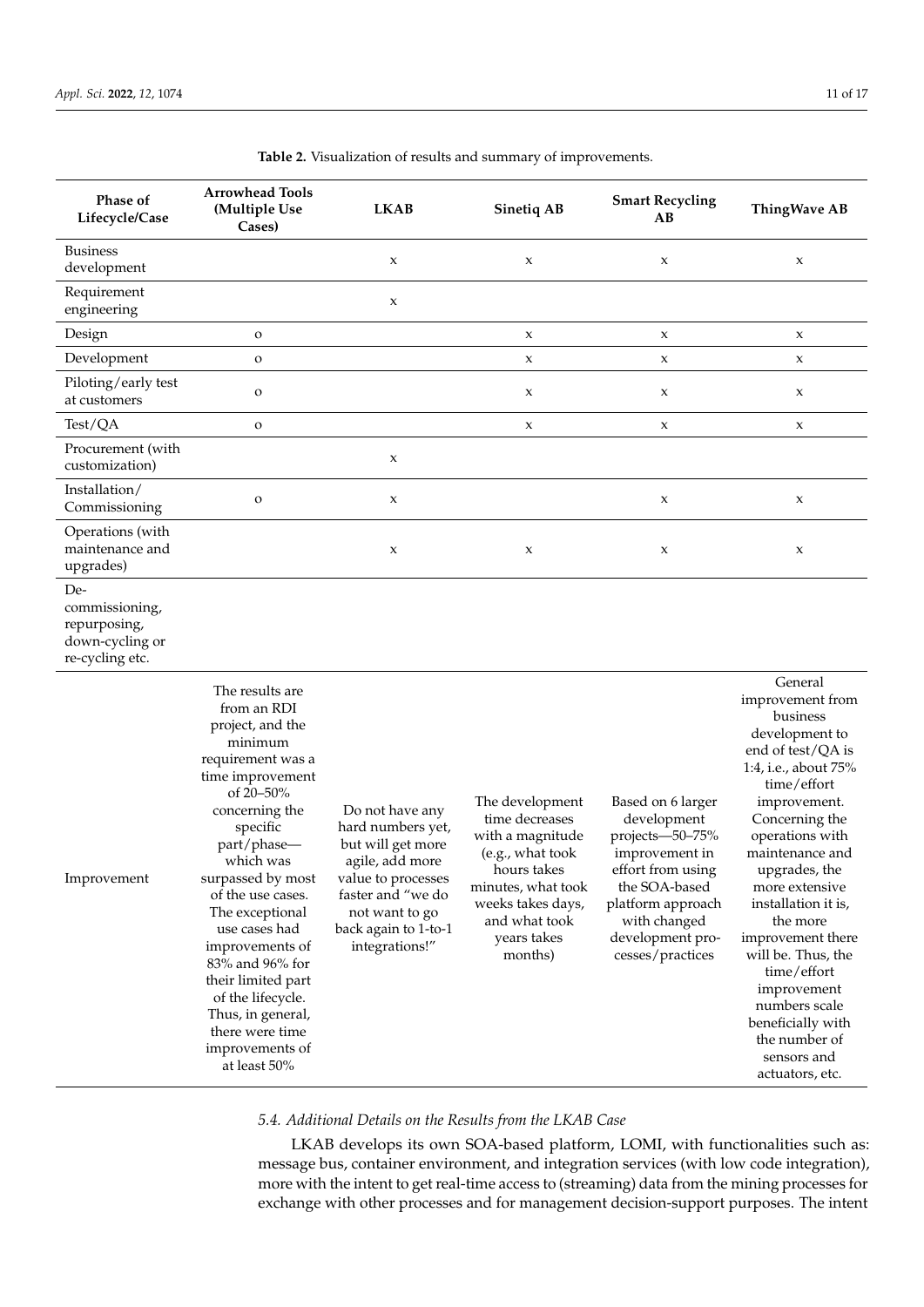is to follow the main industrial standards and thus increase interoperability to connected mining equipment and software solutions from third parties. The SOA-based LOMI and standards provide loose binding, such as work-order systems that can be independent of the maintenance system used and to ensure that there is the flexibility of having systems on premise, in the cloud or in hybrids of these. One of the main benefits of LOMI is that LKAB can be more agile and can make changes and add additional requirements/functionality "as the show goes on", and add more value to the processes faster. Cloud technology, model-based development, design-by-contract, and increased use of modeling/simulations are supporting improvements from LOMI as well. LKAB considers that the quality of data will be of paramount importance, as more and more is based on data at the same time as software increasingly takes over functionality from hardware. In the future, LKAB wants all hardware and software added to the work processes to be "Internet or IoT-ready" in terms of plug-and-play, security, safety, secure updates of software, self-configuration, fleet management, etc. As LKAB procures a lot of software and hardware, LKAB has started to require, instead of monoliths, that the architecture is future-proofed by using SOA principles and microservices in order to avoid costly and time-consuming changes and integrations. To facilitate all this, LKAB will transform the IT/OT-infrastructure for preparing additions of the Internet/IoT-ready hardware and software to come. LKAB anticipates that most benefits/improvements will be realized in the operations phase where maintenance and upgrades are made continuously, and where improved availability and less testing are efficiency boosters for the mining processes. Here, it is also necessary to keep the hardware/software/service providers data apart and also secure LKAB's own data. All the above, together with an increasing use of digital twins enabled, will make it easier to change and make additions to the mining processes.

#### *5.5. Additional Details on the Results from the Sinteq AB Case*

Sinetiq AB has made its own cloud service/IoT platform, based on ideas and concepts from the Arrowhead Framework, but is not limited to using only this. The main problems addressed in customer cases are to help customers to get more SOA-ified, gain control of the present and future needs, and eventually, to meet the future with more flexibility and agility. Examples of applications and integrations built on the platform include: vehicle part manufacturing process, sensor information systems, sensor intelligence systems, integration of monolith systems with other systems, verification, and compliance tool for integrations and products. The main benefits can be seen in the ability to make advanced prototypes for customer integration problems really quickly (i.e., a magnitude faster than with traditional 1-to-1 integrations), and then to smoothly replace the prototypes with the real integrations with desired level of quality. The use of microservices enables de-coupling and thus, faster development and later changes as well as an efficient modeling for calculating the allocation of processing power to meet customer requirements concerning speed and availability. In addition, the increased flexibility enables the mixing of own components/services with off-the-shelf or customized ones from third parties. The possibility for rapid prototyping and agility in development are important factors in early business development, as a few examples can be realized, and then the customers learn the difference compared to the use of monoliths and the problems related to such. Sinetiq AB sees the initial documentation of interfaces and service definitions as the foundation for the subsequent efficient development-related phases, where development and tests get streamlined and only need to focus on what has been changed and the dependencies thereof. This also makes it very efficient to integrate to one or many systems at the same time. Sinetiq AB plans to augment the platform with components to monitor flow through services/nodes to measure if sufficient or when quality is too low, and also develop test tools with digital twins and simulation possibilities for services. Sinetiq AB considers that a system will never get finalized, and trying to make it all perfect from the start is not feasible and thus, it is better to build it piece by piece and continuously improve these pieces.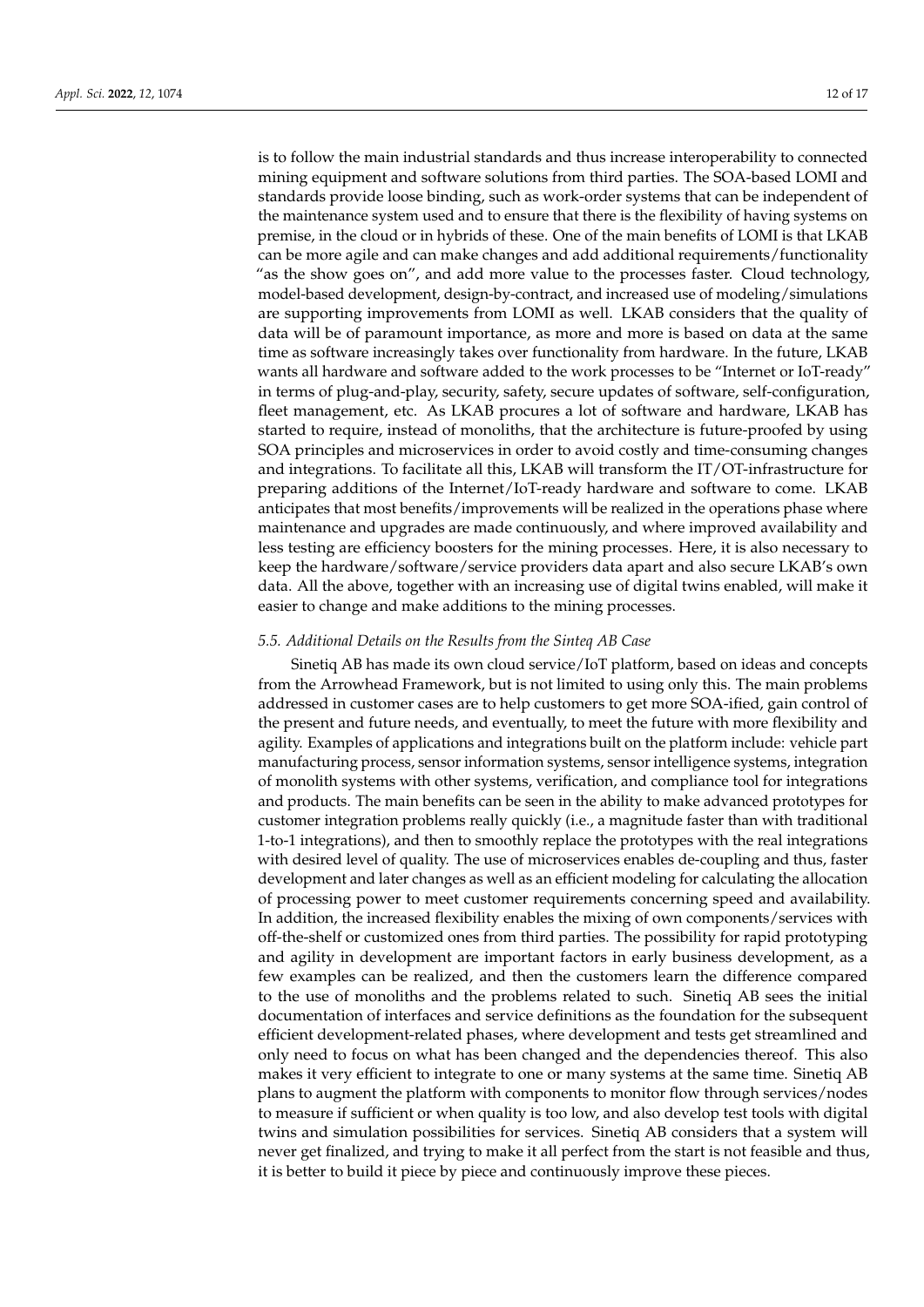#### *5.6. Additional Details on the Results from the Smart Recycling AB Case*

Smart Recycling AB has made its own cloud service/IoT platform, based on ideas and concepts from the Arrowhead Framework, and uses it, for instance, to build the service of measuring and trending the filling level of recycling containers for glass, metals, plastics, and paper, spanning from the sensors deployed, communications, security, data collection and analysis, and visualization of data and results. The visualization provides decision-making support to operators responsible for emptying the recycling containers before they become overfilled or to not empty them until properly filled up. Data mining employed enables operators to further understand the filling variations/patterns during a year when there is a frequent need or less frequent need to empty the containers. Some lessons learned from the development are that the strict rule to define service contracts/definitions combined with faster development has made the company competitive. In addition, the fleet management functionality, the capacity to manage mass-deployed sensors over vast geographical areas, continuous improvements to remove complexity and build in everything necessary into the sensor package, have streamlined it all further. Some of the issues overcome were related to: efficient infrastructure, getting the mobile communications to work on a long-term basis (low battery consumption at end points), to find new skilled employees, and to develop existing employees to acquire the required skills and competencies. Additional tough challenges to overcome were to redefine the work processes (from traditional development and business development to agile) and to set up service/support for national/international coverage along with finding a sustainable business model.

## *5.7. Additional Details on the Results from the Thingwave AB Case*

ThingWave AB has made its own IoT platform, based on ideas and concepts from the Arrowhead Framework, and uses it to build a number of customer offerings regarding remote monitoring and management of industrial processes and critical infrastructures. Examples of offerings are ground support monitoring (IoT enabled rock bolts and seismic sensing for underground cavities), digital twins, smart ventilation, and condition monitoring for industrial machinery. The investment made in the development of the IoT platform has been significant for an SME, but now it pays off in terms of business development wins where prototypes and integrations between systems can be shown to work with about 25% of the effort expected by customers. The development phases are also considerably faster by using strict service descriptions, microservices, and new own developed communications protocols for fast and efficient sensor communication in order to reduce power consumption and improve data rate. This also enables connection of machines and equipment not yet connected (having communications interfaces) to remote monitoring and management. ThingWave AB uses more and more IT-equipment in OT-environments (production and distribution), which is a benefit due to lower prices, and these are faster/easier to replace than vendor-specific OT-equipment. Thus, ThingWave AB is not interested in going back to traditional hard-coded development and integrations with hard dependencies to vendor-specific OT-equipment or systems. The agile process and microservices are a great benefit, as customers can, after a prototype is working, quickly replace it with a newly tested and verified microservice, which is put into production, due to the isolation and limited dependencies to others. Thus, the test and verification effort (i.e., quality assurance) has also been speeded up, and fewer bugs slip through and are faster to rectify if needed. Regarding the installation/commissioning and operations phases, it is within these areas that ThingWave AB sees the greatest potential to streamline the efforts required in terms of hands-on activities, and to operate and maintain an automation solution and its integrations. Remote monitoring and fleet management functionality, such as: plug-and-play, self-configuration, group configurations, secure upgrading of software, etc., all reduce the need to walk around a mine, mill or factory in order to ensure that all software and configurations are up-to-date and working.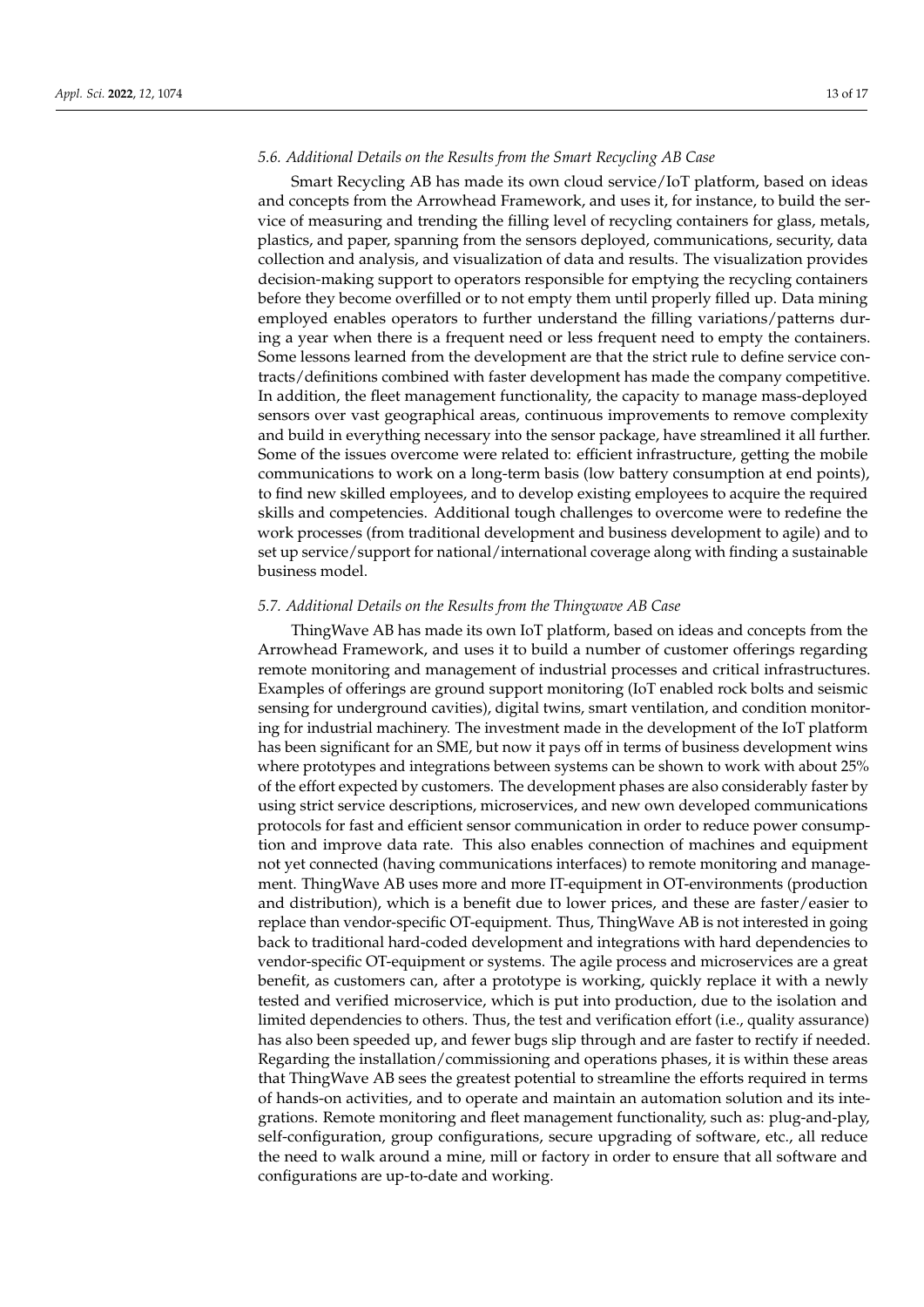## **6. Analysis**

The summary of the results below Table [2](#page-10-0) indicates that, for where data is available on improvements, improvements in time/effort during the phases or parts of the lifecycle where an SOA-based platform supporting microservices has successfully been used, exceed 50%. Further, the literature review, see Table [1,](#page-8-0) also indicates the same type of improvements and reasons for improvement. If the SOA-based platform is used really well, the upper side results indicate very considerable improvements. Thus, the results give a strong indication that this should be of interest for organizations and companies involved in development of automation solutions, or procure and operate such in their own manufacturing/production or distribution processes. In particular, companies developing more than one professional automation solution or having integrations of many systems to manage should be interested. To actually not investigate the potential and use would be daring, as it will eventually lead to lower competitiveness and profitability for both the provider of the automation solutions as well as the end users. Further, it may also make it hard to recruit younger personnel, with needed skills and competencies, if considered to be an incumbent with old low technology.

Regarding time and effort improvements, in smaller companies, they are often the same, whereas in larger companies or organizations, they may not be, due to the fact that the processes are more complex and involve a lot of other people whose time may not be cut, as the effort or time spent is cut by others. For larger organizations, improved overall cost and total development project time may be better outcomes to measure and use concerning improvements. However, decreasing the time and efforts needed is, in general, a very good thing to achieve and it enables freed-up engineers and experts to do other tasks, to create and craft additional improvements. Thus, this can create a beneficial spiral of improvements and higher overall efficiency, which will likely be appreciated by customers and value-chain partners.

Concerning the generalizability of the case studies' results, these are deemed to be highly generalizable due to the nature of the cases and their contexts spanning manufacturing and process industries. However, as mentioned in the Results section, there is a threshold and investment required before the benefits/improvements can be reaped, in acquisition of needed skills and competencies, and either finding or developing an own SOA-based platform to use.

The research question posed in the paper has been answered (see Table [1\)](#page-8-0), as has been demonstrated by the findings from case studies, supported by the literature review, involving both providers and an end user of automation solutions. To sum up the analysis, the results point to potential benefits/improvements of using an SOA-based platform, supporting microservices that are too significant for all organizations and companies involved in the development or operations of automation solutions, to neglect investigation of such a platform. Which SOA-based platform to use depends on the needs and where in the lifecycle the most benefits/improvements are perceived or expected.

### **7. Discussion and Conclusions**

The paper contributes to literature with a literature review combined with a case study, comprising five cases spanning various manufacturing and process industry contexts as well as a large-scale RDI project's use cases, the results of which point to the fact that there is a potential for improvements exceeding 50% regarding time/efforts during parts of a lifecycle concerning development and operation of automation solutions by using an SOA-based platform supporting microservices. However, there are prerequisites in terms of changes required in work processes and acquisition of competencies and skills to fill before these benefits can be achieved. Further, the paper makes an addition to practice by indicating which needs to change in terms of thinking and architecture that can be used in business development and prototype situations in order to quickly move from idea to test, and then speedily and seamlessly to a real implementation. In addition, the managerial contribution of the paper is an indication that there is a need to change how to work in order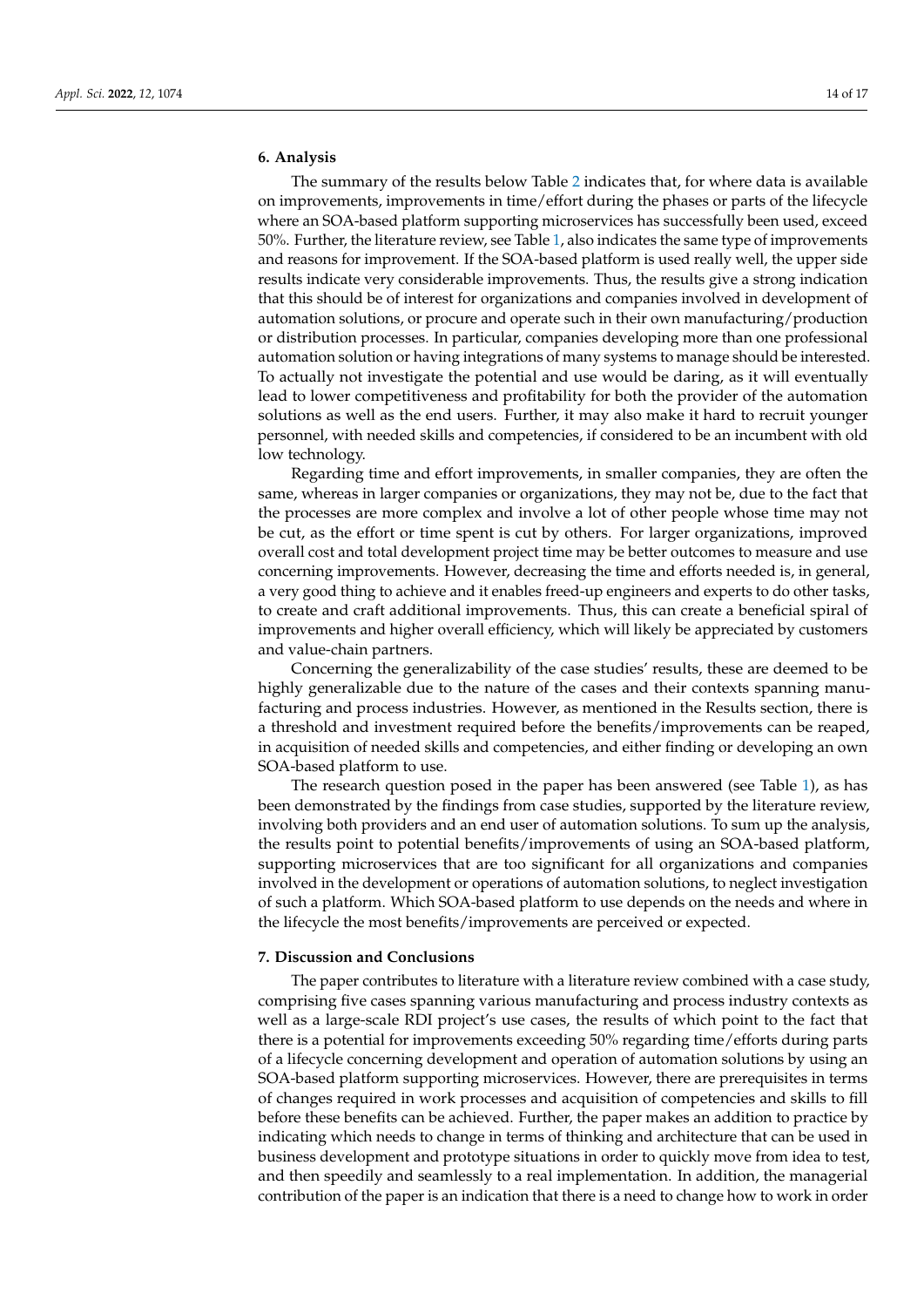to be able to use the potential power of an SOA-based platform, the need to meet a number of pre-conditions, such as skills and competencies required, and get over the threshold to be able to use an SOA-based platform. The threshold applies not only to the own organization or company, but to the value-chain(s) participated in and how interoperable these are. Thus, to be able to reap significant benefits and leverage on the improvements, well-considered managerial work and efforts are required in order to succeed.

The results presented in Table [2](#page-10-0) are aligned with the quantified results of previous studies [\[22](#page-15-17)[,23\]](#page-15-18). Further, the literature review also provides a strong indication that a lot can be improved in terms of less engineering effort, time and costs for development, operation and maintenance (i.e., the whole lifecycle) of professional automation systems, if moving away from the old way and architectures used when developing such (cf. [\[1–](#page-15-0)[4](#page-15-3)[,9](#page-15-4)[,34–](#page-16-9)[36\]](#page-16-11)). However, these indications are not quantified. This reinforces the motive for investigating the use of an SOA-based platform supporting microservices (if not already doing so) during development and operation of automation solutions. To provide better transparency on the measurements of improvements regarding effort/time/cost achieved, it would be beneficial to have a common and accepted method allowing cross-comparisons of outcomes (cf., [\[24\]](#page-15-19)). Thus, it is possible to question the details of the results in this study, but the overall indication clearly points in a positive direction. Further, the results of this study are important, as there are a great many developers and operators of automation solutions, such as software developers, industrial integrators, manufacturing, and process industries along with critical infrastructures. All these actors are together very important for businessand society-related value-chains, and they need to stay competitive and profitable to endure tough times and continue to develop.

The case study's proposition also brings up the need to investigate for change at the case companies and within their value-chains; here, the critical part is to decide to start using an SOA-based platform supporting microservices, change the work processes to agile, define a new architecture based on microservices and SOA principles, and acquire necessary skills and competencies. This also requires partners, providers, and third parties to also future-proof their solutions in order to enable interoperability, security, easy integrations, and efficient operations with high availability.

Concerning the rival explanations, in terms of whether using an SOA-based platform supporting microservices is an emerging trend or should be one, the results indicate that it is indeed an emerging trend, and it is necessary for developers and operators (i.e., end users) of automation solutions to jump onboard or slowly become non-competitive, non-profitable, and unattractive as employers for skilled and competent workers and engineers. The results point to potential benefits/improvements, which can be achieved as preconditions are met, and that are too compelling for all organizations and companies involved in development or operations of automation solutions to ignore investigation of the use of an SOA-based platform supporting microservices.

To conclude, the results point to the fact that use of SOA-based platforms supporting microservices is an emerging trend among organizations and companies involved in development and operation of automation solutions. To continue with traditional development and operation of monolithic legacy automation solutions will eventually become too costly, and will require too much time/effort to be competitive and profitable compared to the surrounding competitors, as well as in light of society's demands for continuous improvements.

**Author Contributions:** Conceptualization, P.K. and J.L.; methodology, P.K. and J.L.; analysis, P.K. and J.L.; literature review and case study investigation, P.K. and J.L.; writing—original draft preparation, P.K. and J.L.; writing—review and editing, P.K. and J.L.; visualization, P.K.; supervision, J.L. All authors have read and agreed to the published version of the manuscript.

**Funding:** This research received no external funding.

**Data Availability Statement:** Not applicable.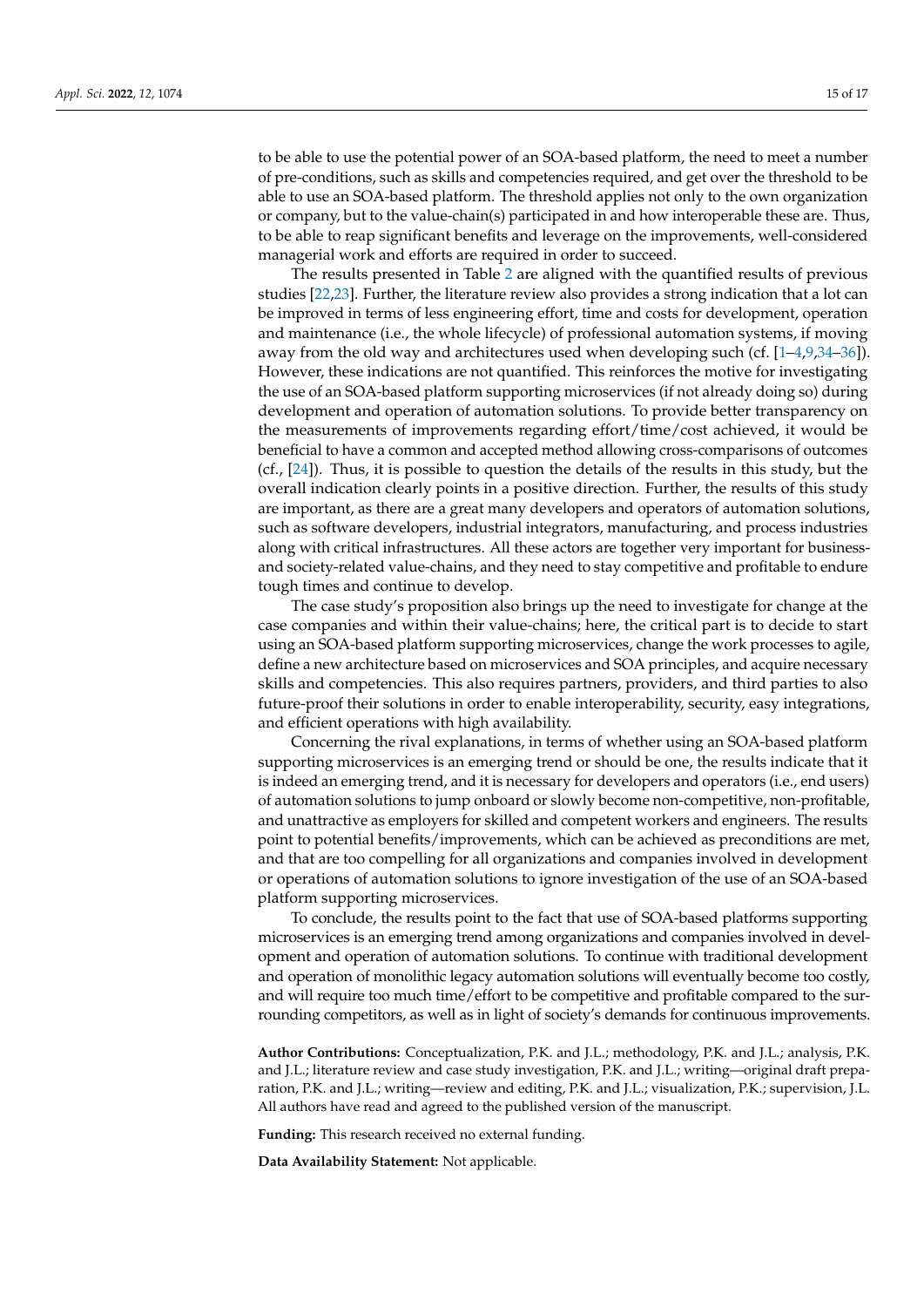**Acknowledgments:** The authors would like to thank all respondents for their valuable input and time. All respondents have been informed and have accepted the information collected from them, the result, their company name appearance, the paper overall, and provided consent/acknowledgement.

**Conflicts of Interest:** The authors declare no conflict of interest.

#### **References**

- <span id="page-15-0"></span>1. Mendes, J.M.; Leitão, P.; Restivo, F.; Colombo, A.W. Service-oriented Agents for Collaborative Industrial Automation and Production Systems. In Proceedings of the International Conference on Industrial Applications of Holonic and Multi-Agent Systems, Linz, Austria, 31 August 2009; Springer: Berlin/Heidelberg, Germany, 2009; pp. 13–24.
- <span id="page-15-20"></span>2. Marcu, I.; Suciu, G.; Bălăceanu, C.; Vulpe, A.; Drăgulinescu, A. Arrowhead Technology for Digitalization and Automation Solution: Smart Cities and Smart Agriculture. *Sensors* **2020**, *20*, 1464. [\[CrossRef\]](http://doi.org/10.3390/s20051464) [\[PubMed\]](http://www.ncbi.nlm.nih.gov/pubmed/32155934)
- <span id="page-15-2"></span>3. Lehtola, H. Effective migration of an automation system to microservice architecture. Master's Thesis, Tempereen Yliopisto University, Tampere, Finland, 2020.
- <span id="page-15-3"></span>4. Haghgoo, M.; Dognini, A.; Monti, A. A Cloud-Based Platform for Service Restoration in Active Distribution Grids. In Proceedings of the 6th IEEE International Energy Conference (ENERGYCON), Gammarth, Tunisia, 28 September–1 October 2020; pp. 841–846.
- <span id="page-15-21"></span>5. Roldán-Gómez, J.; Boubeta-Puig, J.; Pachacama-Castillo, G.; Ortiz, G.; Martínez, J.L. Detecting security attacks in cyber-physical systems: A comparison of Mule and WSO2 intelligent IoT architectures. *PeerJ Comput. Sci.* **2021**, *7:e787*, 1–35. [\[CrossRef\]](http://doi.org/10.7717/peerj-cs.787) [\[PubMed\]](http://www.ncbi.nlm.nih.gov/pubmed/34901434)
- <span id="page-15-22"></span>6. Dorofeev, K.; Bergemann, S.; Terzimehic Grothoff, J.; Thies, M.; Zoitl, A. Generation of the Orchestrator Code for Skill-Based Automation Systems. In Proceedings of the IEEE 26th International Conference on Emerging Technologies and Factory Automation (ETFA), Västerås, Sweden, 7–10 September 2021.
- <span id="page-15-23"></span>7. Keung, K.I.; Lee CK, M.; Ji, P. Data-driven order correlation pattern and storage location assignment in robotic mobile fulfillment and process automation system. *Adv. Eng. Inform.* **2021**, *50*, 101369. [\[CrossRef\]](http://doi.org/10.1016/j.aei.2021.101369)
- <span id="page-15-1"></span>8. Arrowhead Framework. Available online: <https://www.arrowhead.eu/eclipse-arrowhead> (accessed on 8 December 2021).
- <span id="page-15-4"></span>9. Vyatkin, V.; Hanisch, H.-M.; Pang, C.; Yang, C.-H. Closed-Loop Modeling in Future Automation System Engineering and Validation. *IEEE Trans. Syst. Man Cybern. Part C Appl. Rev.* **2009**, *39*, 17–28. [\[CrossRef\]](http://doi.org/10.1109/TSMCC.2008.2005785)
- <span id="page-15-5"></span>10. Traboulsia, S.; Knautha, S. IoT analysis and management system for improving work performance with an IoT opened software in smart buildings. *J. Ubiquitous Syst. Pervasive Netw.* **2021**, *14*, 1–6. [\[CrossRef\]](http://doi.org/10.5383/JUSPN.14.01.001)
- <span id="page-15-6"></span>11. Demirkan, H.; Delen, D. Leveraging the capabilities of service-oriented decision support systems: Putting analytics and big data in cloud. *Decis. Support Syst.* **2013**, *55*, 412–421. [\[CrossRef\]](http://doi.org/10.1016/j.dss.2012.05.048)
- <span id="page-15-7"></span>12. Paniagua, C.; Delsing, J. Industrial frameworks for internet of things: A survey. *IEEE Syst. J.* **2020**, *15*, 1149–1159. [\[CrossRef\]](http://doi.org/10.1109/JSYST.2020.2993323)
- <span id="page-15-8"></span>13. Derhamy, H.; Eliasson, J.; Delsing, J.; Priller, P. A survey of commercial frameworks for the Internet of Things. In Proceedings of the IEEE 20th Conference on Emerging Technologies & Factory Automation (ETFA), Luxembourg, 8–11 September 2015; pp. 1–8. 14. Delsing, J. (Ed.) *IoT Automation—Arrowhead Framework*; CRC Press: Boca Raton, FL, USA, 2017.
- <span id="page-15-10"></span><span id="page-15-9"></span>15. Dyche, J. Data-as-a-Service, Explained and Defined, SearchDataManagement.com. 2007. Available online: [https://](https://searchdatamanagement.techtarget.com/definition/data-as-a-service?_gl=1*1gf3dyr*_ga*MTcwMzU4ODAzLjE2MzEyNzMyMzE.*_ga_TQKE4GS5P9*MTYzMTI3MzIzMS4xLjEuMTYzMTI3MzMwMy4w&_ga=2.202598033.1229586095.1631273231-170358803.1631273231) [searchdatamanagement.techtarget.com/definition/data-as-a-service?\\_gl=1\\*1gf3dyr\\*\\_ga\\*MTcwMzU4ODAzLjE2MzEyNzMyMzE](https://searchdatamanagement.techtarget.com/definition/data-as-a-service?_gl=1*1gf3dyr*_ga*MTcwMzU4ODAzLjE2MzEyNzMyMzE.*_ga_TQKE4GS5P9*MTYzMTI3MzIzMS4xLjEuMTYzMTI3MzMwMy4w&_ga=2.202598033.1229586095.1631273231-170358803.1631273231). [\\*\\_ga\\_TQKE4GS5P9\\*MTYzMTI3MzIzMS4xLjEuMTYzMTI3MzMwMy4w&\\_ga=2.202598033.1229586095.1631273231-170358803.](https://searchdatamanagement.techtarget.com/definition/data-as-a-service?_gl=1*1gf3dyr*_ga*MTcwMzU4ODAzLjE2MzEyNzMyMzE.*_ga_TQKE4GS5P9*MTYzMTI3MzIzMS4xLjEuMTYzMTI3MzMwMy4w&_ga=2.202598033.1229586095.1631273231-170358803.1631273231) [1631273231](https://searchdatamanagement.techtarget.com/definition/data-as-a-service?_gl=1*1gf3dyr*_ga*MTcwMzU4ODAzLjE2MzEyNzMyMzE.*_ga_TQKE4GS5P9*MTYzMTI3MzIzMS4xLjEuMTYzMTI3MzMwMy4w&_ga=2.202598033.1229586095.1631273231-170358803.1631273231) (accessed on 8 December 2021).
- <span id="page-15-11"></span>16. Niknejad, N.; Amiri, I.S. Literature review of service-oriented architecture (SOA) adoption researches and the related significant factors. In *The Impact of Service Oriented Architecture Adoption on Organizations*; Springer: Cham, Switzerland, 2019; pp. 9–41.
- <span id="page-15-12"></span>17. Gouigoux, J.-P.; Tamzalit, D. From monolith to microservices: Lessons learned on an industrial migration to a web oriented architecture. In Proceedings of the IEEE International Conference on Software Architecture Workshops (ICSAW), Gothenburg, Sweden, 5–7 April 2017.
- <span id="page-15-13"></span>18. Kazanavičius, J.; Mažeika, D. Migrating legacy software to microservices architecture. In Proceedings of the IEEE Open Conference of Electrical, Electronic and Information Sciences (eStream), Vilnius, Lithuania, 25 April 2019.
- <span id="page-15-14"></span>19. Birk, D.; Wegener, C. Technical issues of forensic investigations in cloud computing environments. In Proceedings of the IEEE Sixth International Workshop on Systematic Approaches to Digital Forensic Engineering (SADFE), Oakland, CA, USA, 26 May 2011; pp. 1–10.
- <span id="page-15-15"></span>20. Jensen, M.; Schwenk, J.; Gruschka, N.; Iacono, L.L. On technical security issues in cloud computing. In Proceedings of the IEEE International Conference on In Cloud Computing CLOUD'09, Bangalore, India, 21–25 September 2009; pp. 109–116.
- <span id="page-15-16"></span>21. Fylaktopoulos, G.; Skolarikis, M.; Padadopoulos, I.; Goumas, G.; Sotiropoulos, A.; Maglogiannis, I. A distributed modular platform for the development of cloud based applications. *Future Gener. Comput. Syst.* **2018**, *78*, 127–141. [\[CrossRef\]](http://doi.org/10.1016/j.future.2017.02.035)
- <span id="page-15-17"></span>22. Delsing, J.; Eliasson, J.; van Deventer, V.; Derhamy, H.; Varga, P. Enabling IoT automation using local clouds. In Proceedings of the IEEE World Forum on Internet of Things, Reston, VA, USA, 12–14 December 2016; pp. 501–507.
- <span id="page-15-18"></span>23. Lindström, J.; Hermanson, A.; Blomstedt, F.; Kyösti, P. A Multi-Usable Cloud Service Platform: A Case Study on Improved Development Pace and Efficiency. *Appl. Sci.* **2018**, *8*, 316. [\[CrossRef\]](http://doi.org/10.3390/app8020316)
- <span id="page-15-19"></span>24. MacLennan, E.; Van Belle, J.P. Factors affecting the organizational adoption of service-oriented architecture (SOA). *Inf. Syst. E Bus. Manag.* **2014**, *12*, 71–100. [\[CrossRef\]](http://doi.org/10.1007/s10257-012-0212-x)